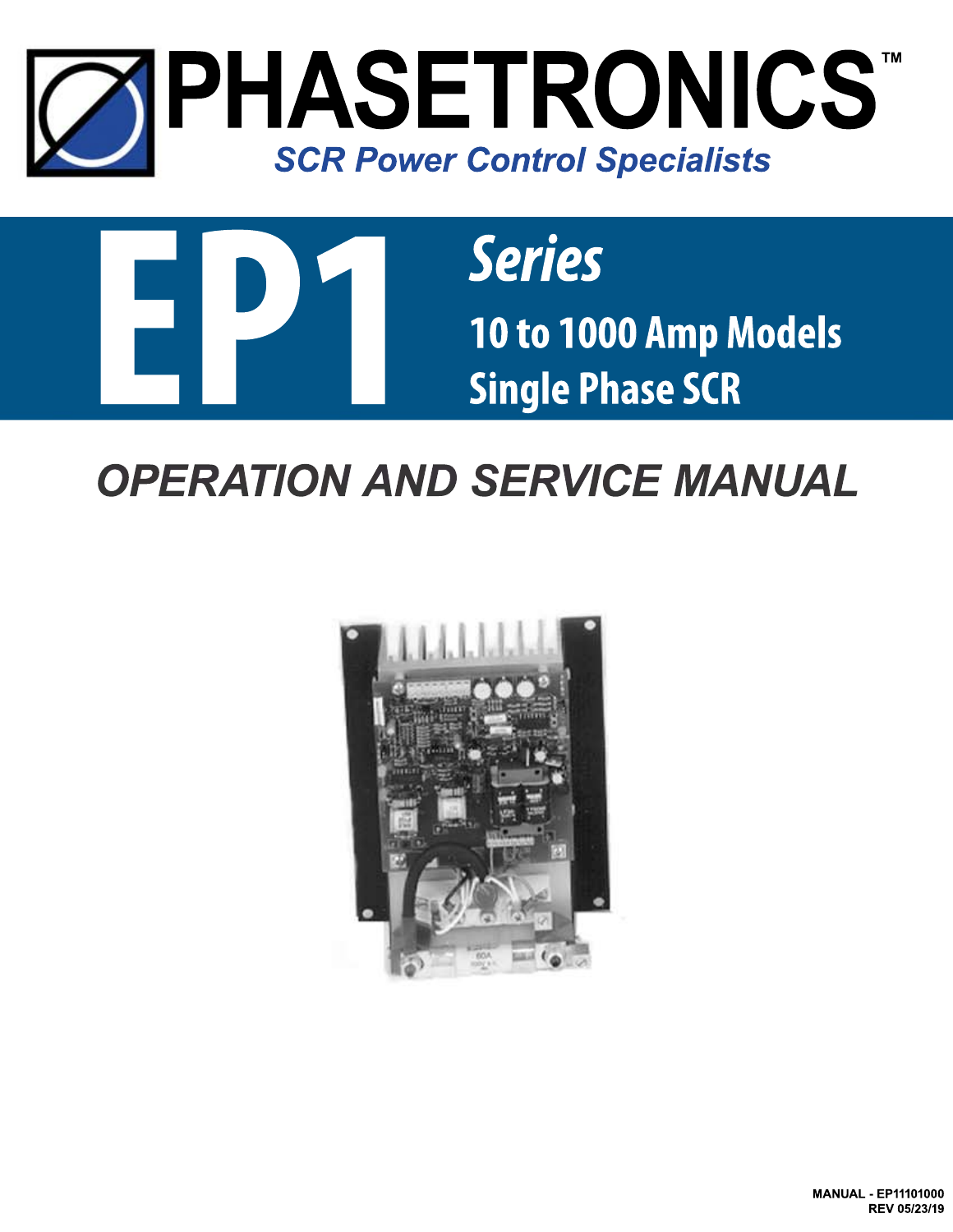## **Table of Contents**

| 1.1        |  |  |  |  |
|------------|--|--|--|--|
| 1.2        |  |  |  |  |
|            |  |  |  |  |
| 2.1        |  |  |  |  |
| 2.2        |  |  |  |  |
| 2.3<br>2.4 |  |  |  |  |
| 2.5        |  |  |  |  |
|            |  |  |  |  |
|            |  |  |  |  |
| 3.1<br>3.2 |  |  |  |  |
| 3.3        |  |  |  |  |
| 3.4        |  |  |  |  |
|            |  |  |  |  |
| 4.1        |  |  |  |  |
| 4.2        |  |  |  |  |
|            |  |  |  |  |
| 5.1        |  |  |  |  |
| 5.2        |  |  |  |  |
| 5.3        |  |  |  |  |
| 5.4        |  |  |  |  |
| 5.5        |  |  |  |  |
|            |  |  |  |  |
| 6.1        |  |  |  |  |
| 6.2        |  |  |  |  |
| 6.3        |  |  |  |  |
| 6.4        |  |  |  |  |
| 6.5        |  |  |  |  |
| 6.6        |  |  |  |  |
|            |  |  |  |  |
| 7.1        |  |  |  |  |
| 7.2        |  |  |  |  |
| 7.3        |  |  |  |  |
| 7.4        |  |  |  |  |
|            |  |  |  |  |
| 8.1        |  |  |  |  |
| 8.2        |  |  |  |  |
| 8.3        |  |  |  |  |
| 8.4        |  |  |  |  |
|            |  |  |  |  |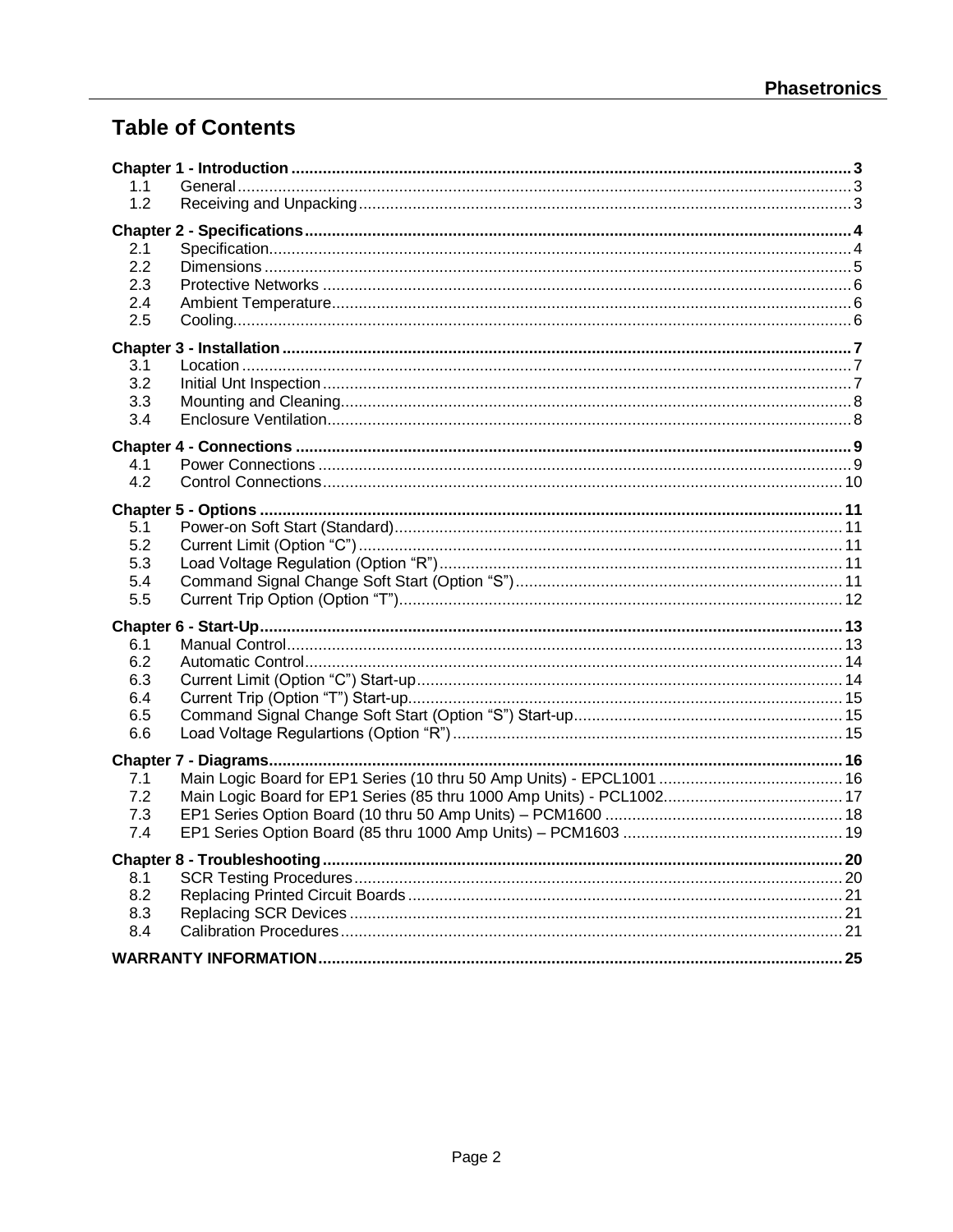## **Chapter 1 - Introduction**

## **1.1 General**

The **EP1 series** of power controls is a single phase control available in 120 thru 575vac with current ratings from 10 to 1000A. It provides smooth, phase angle control of back to back SCRs for 0-100% output power control. It comes standard with a selection of 3 automatic and one manual control signal inputs. The integral offset and gain adjustments allow tailoring of the output power with respect to the control signal input. Optional features such as Fusing, Current Limit, Current Trip and Control Signal Soft Start are also available. The SCRs are protected by MOV and dv/dt networks as standard. The **EP1 series** is well suited for a variety of loads including inductive, resistive and high inrush.

## **1.2 – Receiving and unpacking**

Upon receipt of this product you should immediately do the following:

- Inspect the unit for possible shipping damage (if damaged, you should notify the freight carrier and file a claim immediately)
- Verify the model number on the unit matches your purchase order

### **Warning**



**DO NOT SERVICE EQUIPMENT WITH VOLTAGE APPLIED! Unit can be a source of fatal electrical shocks! To avoid shock hazard, disconnect all power sources before working on unit.**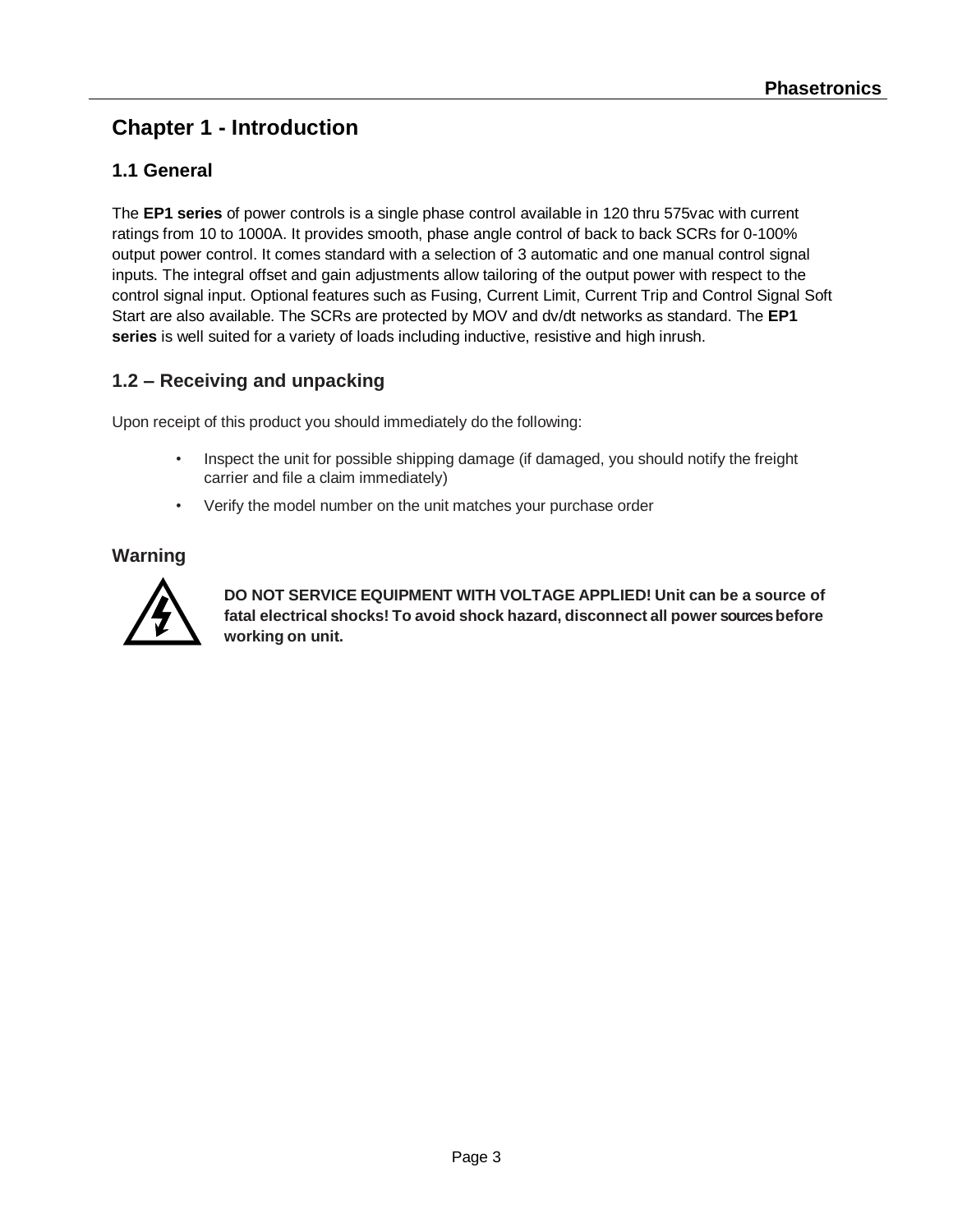## **Chapter 2 - Specifications**

## **2.1 – Specifications**

|                                                | Milliamp Input                                  | 4-20 mA Input Impedance - 250 ohms                                                                                                  |  |  |
|------------------------------------------------|-------------------------------------------------|-------------------------------------------------------------------------------------------------------------------------------------|--|--|
| <b>External</b><br><b>Inputs</b>               | Analog Input                                    | 0-10 Vdc Signal / 0-5 Vdc Signal - 100k ohms input impedance                                                                        |  |  |
|                                                | <b>Manual Control</b>                           | 10k ohm, 2 watt potentiometer, linear taper (customer provided)                                                                     |  |  |
| <b>Output Current Rating (Model dependent)</b> |                                                 | 10 to 1000 Amps                                                                                                                     |  |  |
| <b>Output Stage</b>                            |                                                 | Back to Back configuration (AC Switch)                                                                                              |  |  |
| <b>AC Supply Voltage</b>                       |                                                 | 120/208/240/380/415/480/575 Vac (+10% to -15%, 50/60 Hz) *                                                                          |  |  |
| <b>Type of Loads</b>                           |                                                 | Resistive / Inductive / Lamp                                                                                                        |  |  |
| <b>Soft Start</b>                              |                                                 | Factory set for initial half-second of operation at power on. Field<br>adjustable via potentiometer from 0.5 seconds to 20 seconds. |  |  |
| <b>Hard Firing Gate Pulse</b>                  |                                                 | A combination of a high-potential gate pulse and a rapid rise time is<br>used to prevent SCR damage due to di/dt stress             |  |  |
| Input                                          | Gain                                            | 4-20mA, 0-5 Vdc, 0-10 Volts                                                                                                         |  |  |
| <b>Adjustments</b>                             | Offset                                          | 50% of gain maximum                                                                                                                 |  |  |
| <b>Regulation</b><br>(Option R)                |                                                 | Optional Feature to provide Average Load Voltage regulation of<br>$+/-2\%$ over a $+/-10\%$ line voltage input change.              |  |  |
|                                                | <b>Optional Fusing</b>                          | I <sup>2</sup> T fuse protects against short-circuit overloads (Option F)                                                           |  |  |
| <b>Protective</b>                              | <b>Transient Voltage</b><br>Suppressor          | Integral MOV (Metal Oxide Varistor) protects against high<br>potential transient voltage                                            |  |  |
| <b>Networks</b>                                | <b>SCR Peak Inverse</b><br>Voltage (PIV Rating) | 2.5 times line rating (minimum)                                                                                                     |  |  |
|                                                | <b>RC</b> Snubber                               | RC snubber networks prevent false firing due to dv/dt characteristics                                                               |  |  |
| <b>Ambient Temperature</b>                     |                                                 | Operating range is from 0°C thru 40°C (32°F thru 104°F)                                                                             |  |  |

\* Dependent on model configuration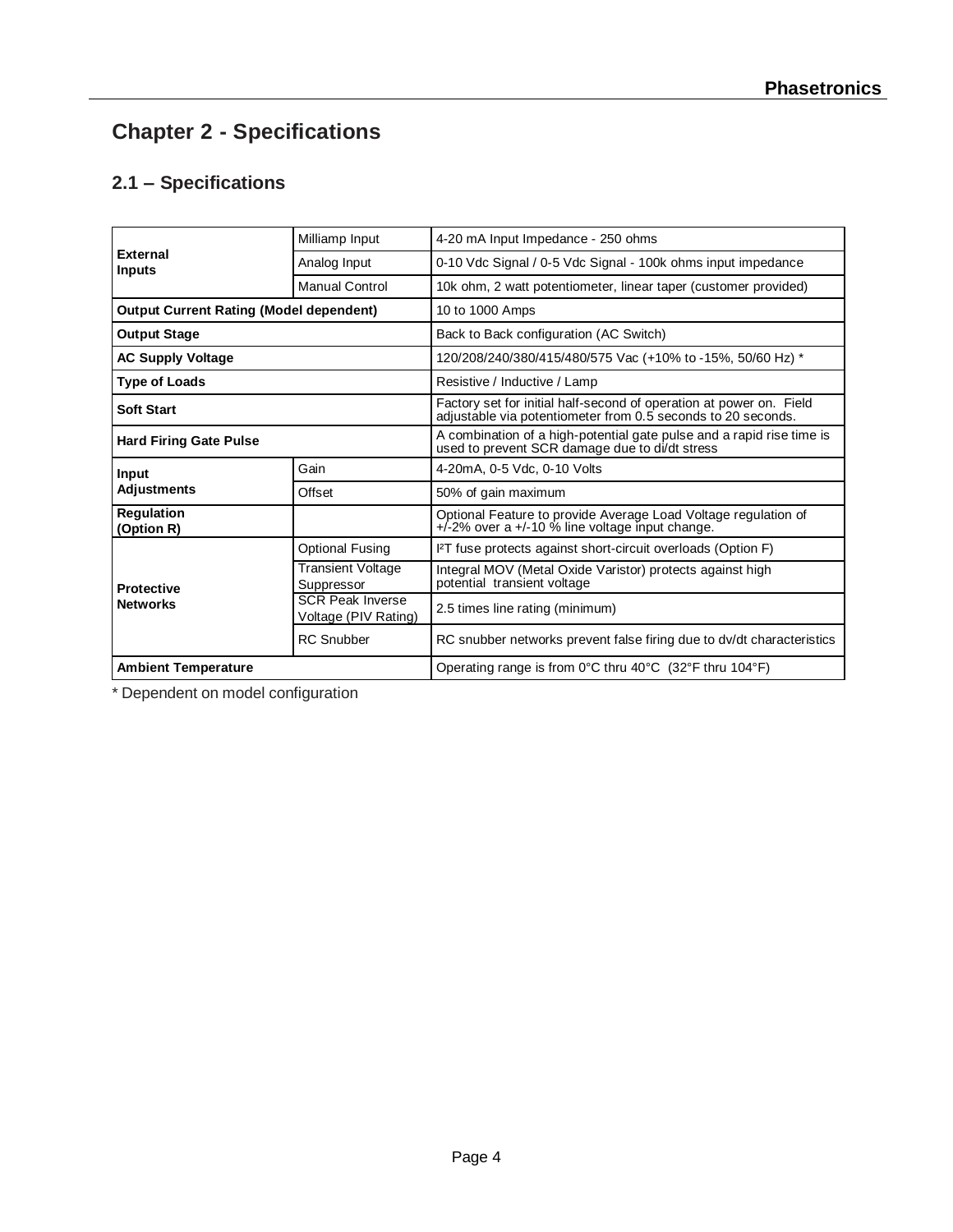## **2.2 - Dimensions**



| <b>Model</b>      | EP <sub>1</sub><br><b>AMPS</b> | н<br>(inch.) | W<br>(Inch.) | D<br>(Inch.) | A<br>(Inch.) | B<br>(Inch.) | $C$ (dia)<br>(Inch.) |
|-------------------|--------------------------------|--------------|--------------|--------------|--------------|--------------|----------------------|
| $EP1$ -xx10(F)    | 10                             | 6.0          | 5.75         | 4.75         | 5.53         | 5.28         | .221                 |
| $EP1$ -xx25(F)    | 25                             | 6.0          | 5.75         | 4.75         | 5.53         | 5.28         | .221                 |
| $EP1$ -xx $50(F)$ | 50                             | 9.0          | 7.0          | 5.5          | 8.25         | 6.37         | .281                 |
| $EP1$ -xx $85(F)$ | 85                             | 11.5         | 9.88         | 6.25         | 9.5          | 9.00         | .312                 |
| EP1-xx100(F)      | 100                            | 11.5         | 9.88         | 6.25         | 9.5          | 9.00         | .312                 |
| EP1-xx150(F)      | 150                            | 11.5         | 10.75        | 10.0         | 8.0          | 8.00         | .281                 |
| EP1-xx225(F)      | 225                            | 11.5         | 10.75        | 10.0         | 8.0          | 8.0          | .281                 |
| EP1-xx350(F)      | 350                            | 13.0         | 11.0         | 10.0         | 8.0          | 8.0          | .436                 |
| EP1-xx500(F)      | 500                            | 21.0         | 11.0         | 10.0         | 19.25        | 9.25         | .436                 |
| EP1-xx650(F)      | 650                            | 21.0         | 11.0         | 10.0         | 19.25        | 9.25         | .436                 |
| EP1-xx800(F)      | 800                            | 25.625       | 15.625       | 13.5         | 23.875       | 13.875       | .436                 |
| EP1-xx1000(F)     | 1000                           | <b>CF</b>    | <b>CF</b>    | <b>CF</b>    | <b>CF</b>    | <b>CF</b>    | <b>CF</b>            |

**xx:** 12 = 120 V, 20 = 208 V, 24 = 240 V, 38 = 380 V, 41 = 415 V, 48 = 480 V, 57=575 V

C = Mounting Hole Diameter

 $D =$  Depth of the unit

(Dimensions are subject to change.)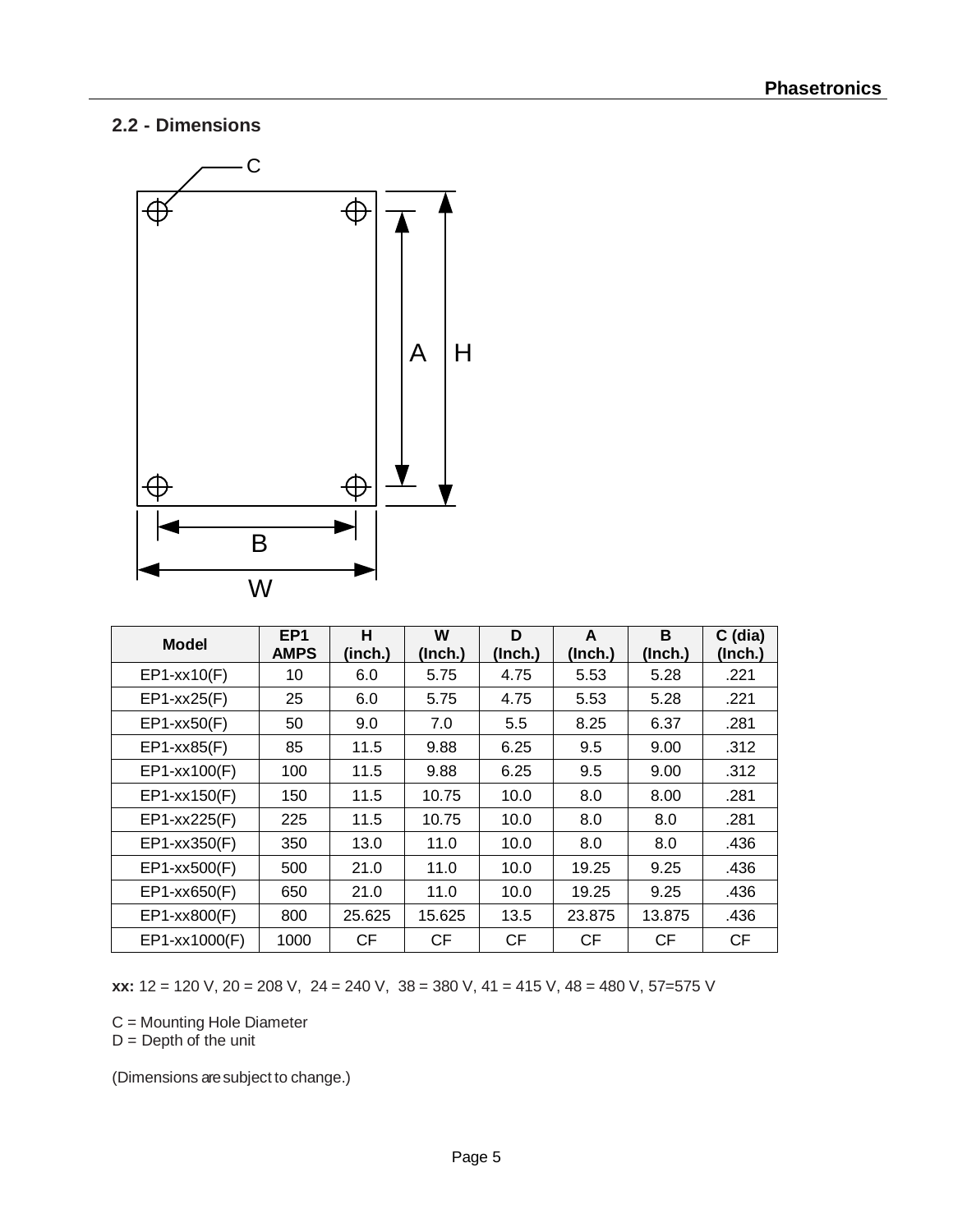## **2.3 - Protective Networks**

Transient Voltage Suppressor (Standard): Integral MOV (Metal Oxide Varistor) is used to protect against high potential transient voltage spikes.

RC Snubber Networks (Standard): RC snubbers are used to prevent false firing due to dv/dt characteristics.

SCR Peak Inverse Voltage (PIV Rating) for line voltage 120 ~ 575V: 1500V for all models.

## **2.4 - Ambient Temperature**

Ambient temperature operating range: 0 to 40 °C (32 to 104 °F).

Transportation and storage range: 0 to 65 °C (32 to 149 °F).

**Note:** Output current rating decreases by 10% for each 5 °C rise (9 °F) in ambient temperature over 40 °C (104 °F) to a maximum of 60 °C (140  $\degree$  F).

## **2.5 - Cooling**

Units rated 10 to 150A Amps are convection cooled. Units rated 225 Amps and above are fan cooled.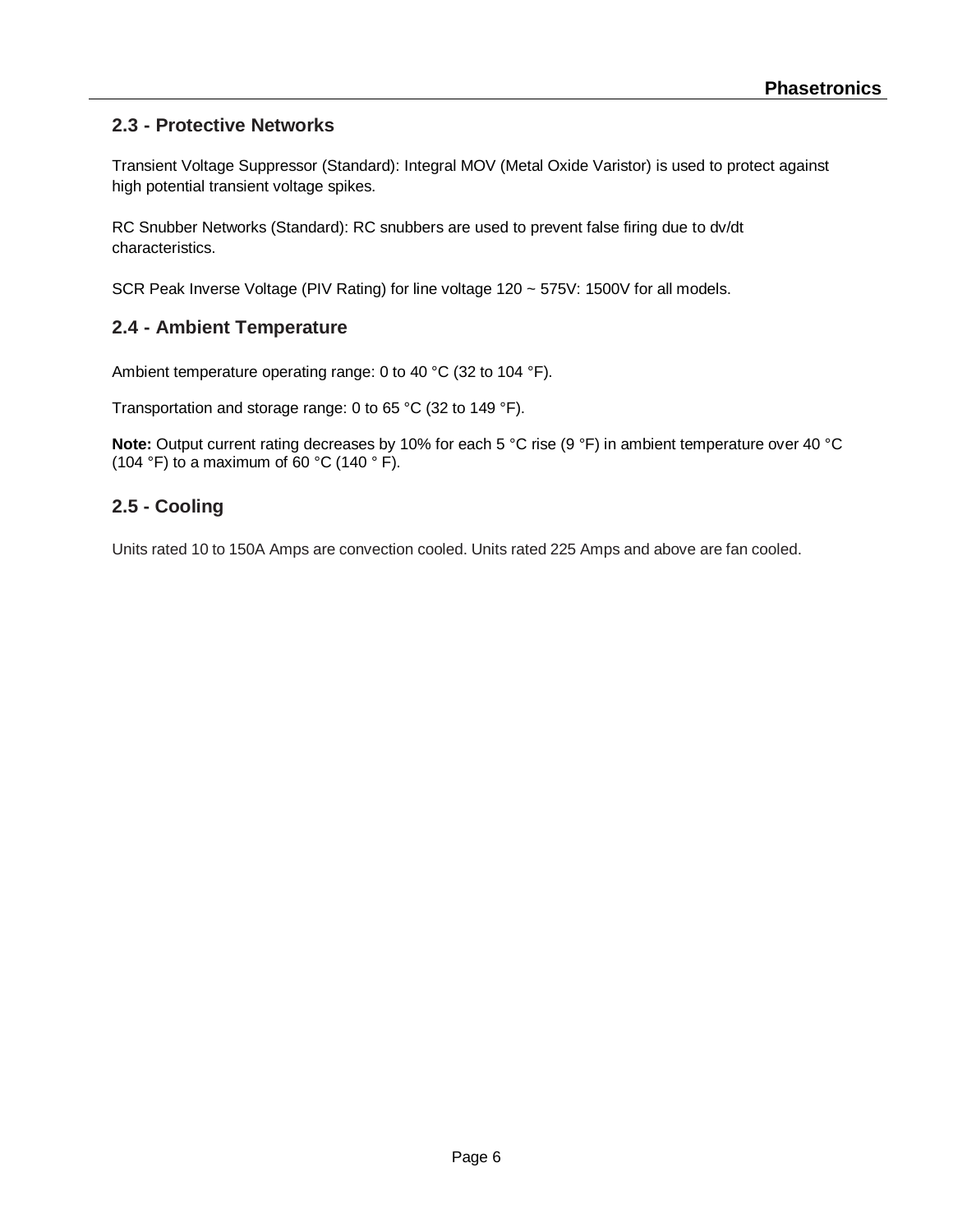## **Chapter 3 - Installation**

## **3.1 - Location**

Proper location of the **EP1 Series** is necessary to achieve specified performance and normal operation lifetime. The **EP1 Series** should always be installed in an area where the following conditions exist:

- Ambient operating temperature: 0 to 40 degrees C (32 to 104 degrees F) - Type 1 ventilated enclosure
- Protected from rain and moisture
- Humidity: 5 to 95% non-condensing
- Free from metallic particles, conductive dust and corrosive gas
- Free from excessive vibration (below 0.5G)
- Open panel units must be mounted in the appropriate type of enclosure. Enclosure size and type must be suitable to dissipate heat generated by the SCR power control. (NEMA 1 style enclosures can be forced ventilated to reduce size.) Use the following formulas for sizing non-ventilated enclosures:

| Non-vented painted metal enclosures: $\left(\frac{FLA \times 1.5}{7}\right)$ = sq. ft of exposed area          |  |
|----------------------------------------------------------------------------------------------------------------|--|
| Non-vented stainless steel enclosures: $\left(\frac{\text{FLA} \times 1.5}{4}\right)$ = sq. ft of exposed area |  |

 $\sqrt{4}$ 

Mount units vertically so heat sink fins are parallel to vertical mounting surface. Non Fan cooled units must be mounted with the power terminals located at the bottom to ensure proper cooling.

#### **Notes:**

- **-** FLA is the EP1 unit current rating.
- **-** The area of the enclosure that is against the wall when mounted is not included in the "Exposed" area for cooling considerations.

## **3.2 - Initial Unit Inspection**

Prior to installing the **EP1 Series** unit make a complete visual check of all the equipment for possible damage in shipping and handling. Report damage immediately before attempting to run unit. Check for loose mechanical assemblies or broken wires which may have occurred during transportation or installation. Loose electrical connections will increase resistance and cause unit to function improperly. Prior to beginning the installation verify the EP1 Series unit is rated for the proper voltage and current for the load.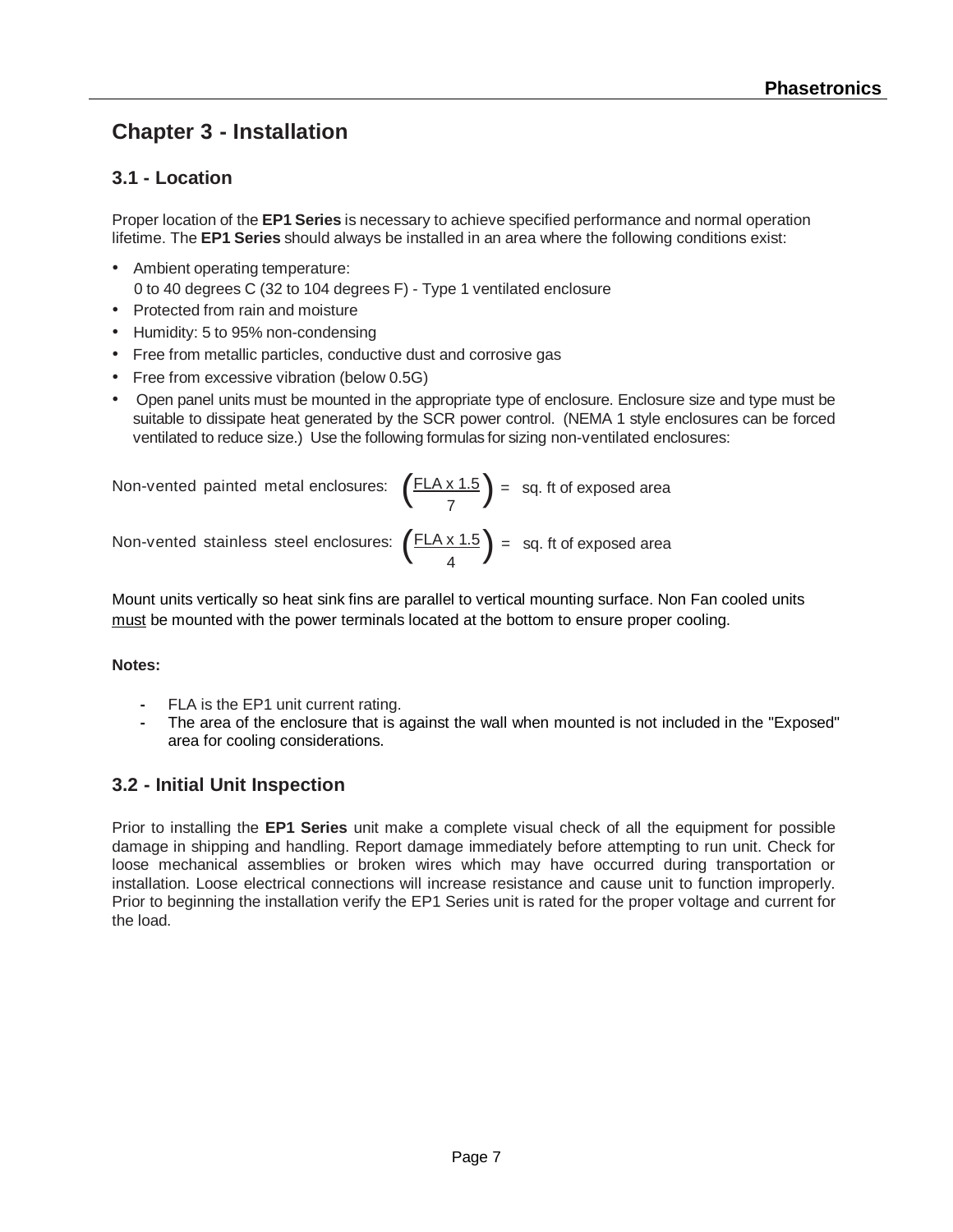## **3.3 - Mounting and Cleaning**

If mounting the **EP1 Series** unit in an enclosure requires drilling or punching holes in the enclosure, cover the electrical assembly to prevent metal filings from becoming lodged in areas which can cause clearance reduction or actually short out electronics. After work is complete, thoroughly clean the area and re-inspect the **EP1 Series** unit for foreign material. Make sure to observe the required wire bending space per NEC, NFPA and local codes when installing the unit. To maximize effective air flow and cooling, the unit must be installed with its heat sink ribs oriented vertically and running parallel to the mounting surface. If the unit has a fan, install the unit so the fan blows upward vertically.

In dirty or contaminated atmospheres the unit should be cleaned on a regular basis to insure proper cooling. Do not use any chemicals to clean the unit. To remove surface dust, use 80 to 100 psi clean dry compressed air only. A three inch high quality dry paint brush is helpful to loosen up the dust prior to using compressed air on the unit.



## **WARNING! Remove all sources of power before cleaning the unit.**

## **3.4 – Enclosure Ventilation**

85, 100, 150, 225 and 350 Amp units require a 120 cfm box ventilation fan for NEMA 1 enclosures. 500 Amp and larger units require a 240 cfm vent fan (See example below).



#### **Figure 1** - Enclosure

**Note:** Any box size should be selected in coordination with minimum field wiring bending space requirements per local and National Electrical Codes.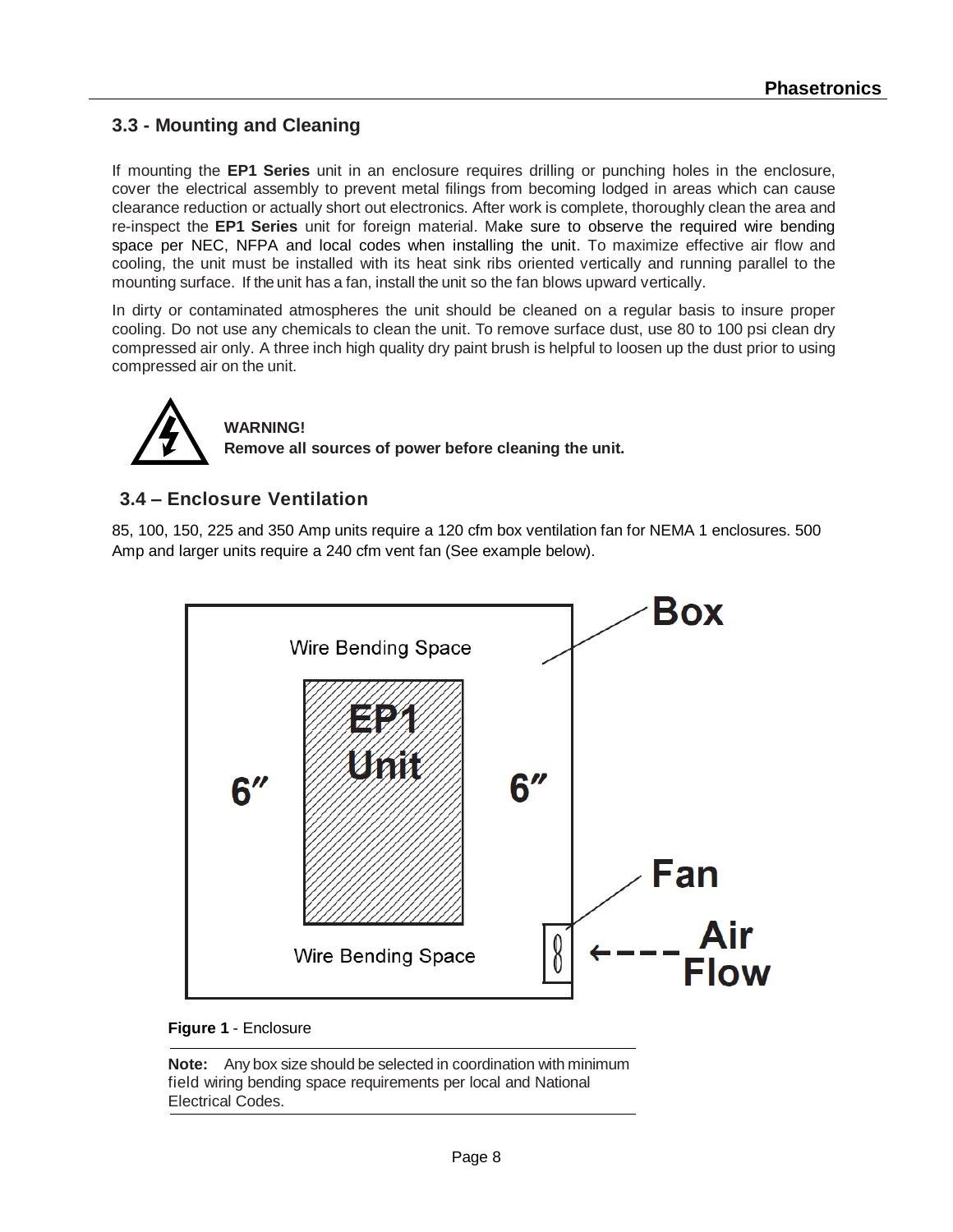## **Chapter 4 - Connections**

### **4.1 - Power Connections**

- 1. Connect the Line 1 input power cables to the Terminal on the unit marked L1.
- 2. Connect the Load input power cable to the terminal on the unit marked T1.
- 3. Connect the Load output power cable and the L2 power cable together.
- 4. Using a 14awg, 600v wire, fused at 2A, connect the L2 power to TB1 pin 6 on the EP1 unit.

If an option card is present connect the L2 wire to TB2 pin 7 on the option card.

See Figure 2 & 3 for connections with and without option cards.



**Figure 2** - Power Connection (without option card)



**Figure 3** - Power Connection (with option card)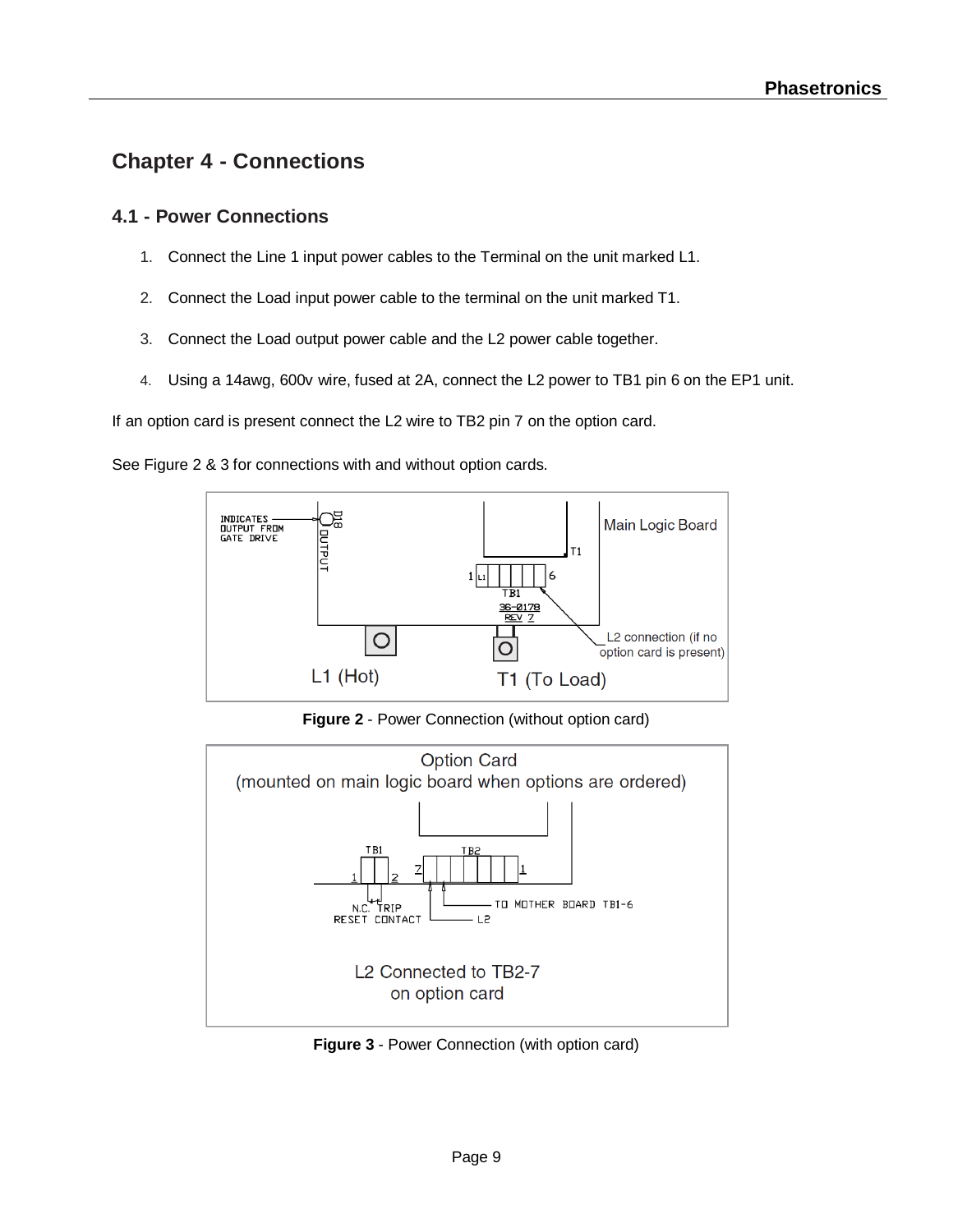## **4.2 - Control Connections**

#### **4.2.1 Manual Control**

- 1. If the manual potentiometer is not used proceed to "Automatic Control". Manual potentiometer does not have to be connected for unit to operate.
- 2. Connect manual potentiometer to TB2-3(wiper), TB2-4(high), and TB2-6(low) on the main board per connection diagram. See illustration 7.1 + 7.2 for connection.
- 3. Manual potentiometer is 10K ohm, 2 watts linear resistance taper.
- 4. If you are using only manual pot control, proceed to chapter 5 + 6 Start-up.



#### **4.2.2 Automatic Control**

- 1. Connect the DC voltage or milliamp control signal to TB2 on the main board with pin 1 being Positive and pin 2 being Negative. Note: You must configure the unit for the type of automatic signal used by selecting the appropriate jumper (See illustrations 7.1 or 7.2 for configuration information).
- 2. If both the manual and automatic control signals are needed, consider installing an auto/manual switch. If both the manual and automatic signals are connected simultaneously the signal with the larger input value will command the unit.  $+$  TB<sub>2</sub> - 4



**Note:** Soft start is active only when initial power is applied and a command signal is present. It has no effect on control signal change (See Option S – Section 5.4).If soft start is required on restart of mA signal or when lockout is released.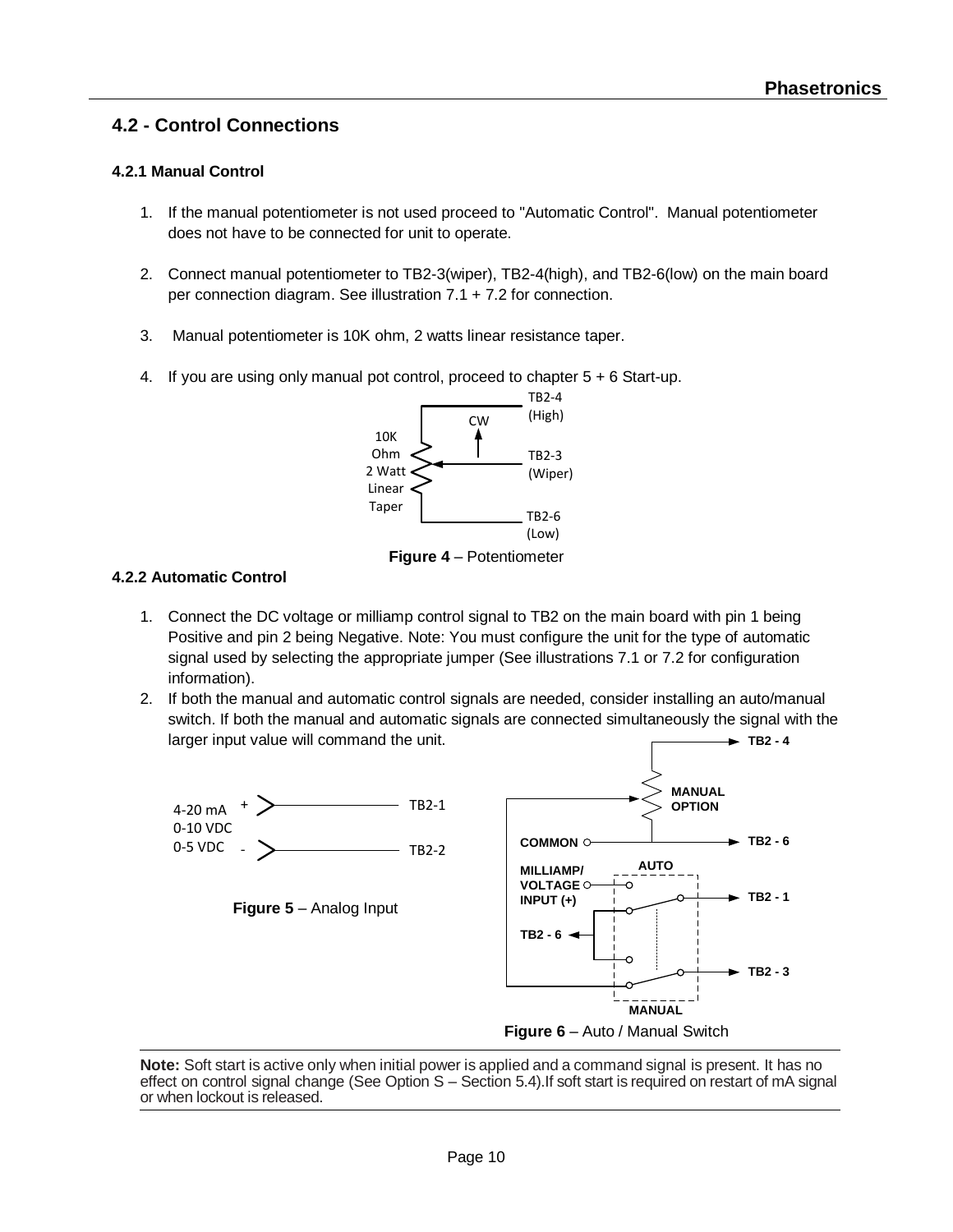## **Chapter 5 - Options**

## **5.1 Power-on Soft Start (Standard)**

This option is ideal for high inrush loads & delicate heater elements. The gradual ramp to the command level eliminates inrush and prevents thermal shock. Here is how it works. When unit power is applied and a Manual or Automatic command signal is present the unit will ramp the output voltage to the commanded level. The ramp time is adjustable via potentiometer P3 on the main (mother) board. The 0-100% output voltage ramp interval can be adjusted from a minimum of 0.5 seconds with P3 set fully counter clockwise, to a maximum of 20 seconds with P3 set fully clockwise. This option can be disabled by removing X6 (PCL1002) or X7 (EPCL1001) on the mainboard. (See illustrations 7.1 or 7.2 for jumper location.)

**Note:** The overall ramp time is determined by the command level. For example; If the soft start time is set to 20 seconds and the command level is 50%, the total ramp time to the command level will be 10 seconds*.*

## **5.2 Current Limit (Option "C")**

The Current Limit option provides an additional layer of protection for dynamic and non-linear loads. Adjustable from 0-110% of the units rating, this option will override the control signal to limit the output current to a predetermined level. By adjusting the P4 potentiometer on the option card, the level can be set to zero at the fully counter clockwise position to 110% of the units rating when at the fully clockwise position. This feature is useful when the load can vary during process transitions or during a start-up condition. This option can also be disabled by removing the X4 jumper on the option card. (See illustrations 7.3 or 7.4 for jumper location.)

## **5.3 Load Voltage Regulation (Option "R")**

Load Voltage Regulation provides a means of stabilizing the output voltage when input voltage variations are present. The unit monitors its output voltage thru the onboard feedback loop and compares it to the command signal to provide regulation.

Output regulation of +/-2% over a +/-10% input voltage swing can be beneficial in heating or other critical applications where stability and repeatability is of concern. This feature is factory set using the P1 potentiometer on the option card. Adjusting the P1 potentiometer should be avoided as it will affect the units output voltage scaling and regulation.

## **5.4 Command Signal Change Soft Start (Option "S")**

This option provides a soft start on Command signal Change, Current Trip Reset or when Lockout is released. It protects fuses from inrush currents and is well suited for high inrush loads and delicate heater elements. When power is applied and the command signal is brought to zero (0%) for more than 1 second, the unit resets its soft start circuitry and will ramp its output voltage when the commend signal is increased to any value from zero. The ramp rate is adjusted by the P2 potentiometer on the option card. When set at minimum (fully counter clockwise) the ramp time is ~0.75 seconds to 100% output. When set at max (fully clockwise) the ramp time is ~12 seconds. This option can also be disabled by removing the X2 jumper on the option card. (See illustration 7.3 or 7.4 for the jumper location.)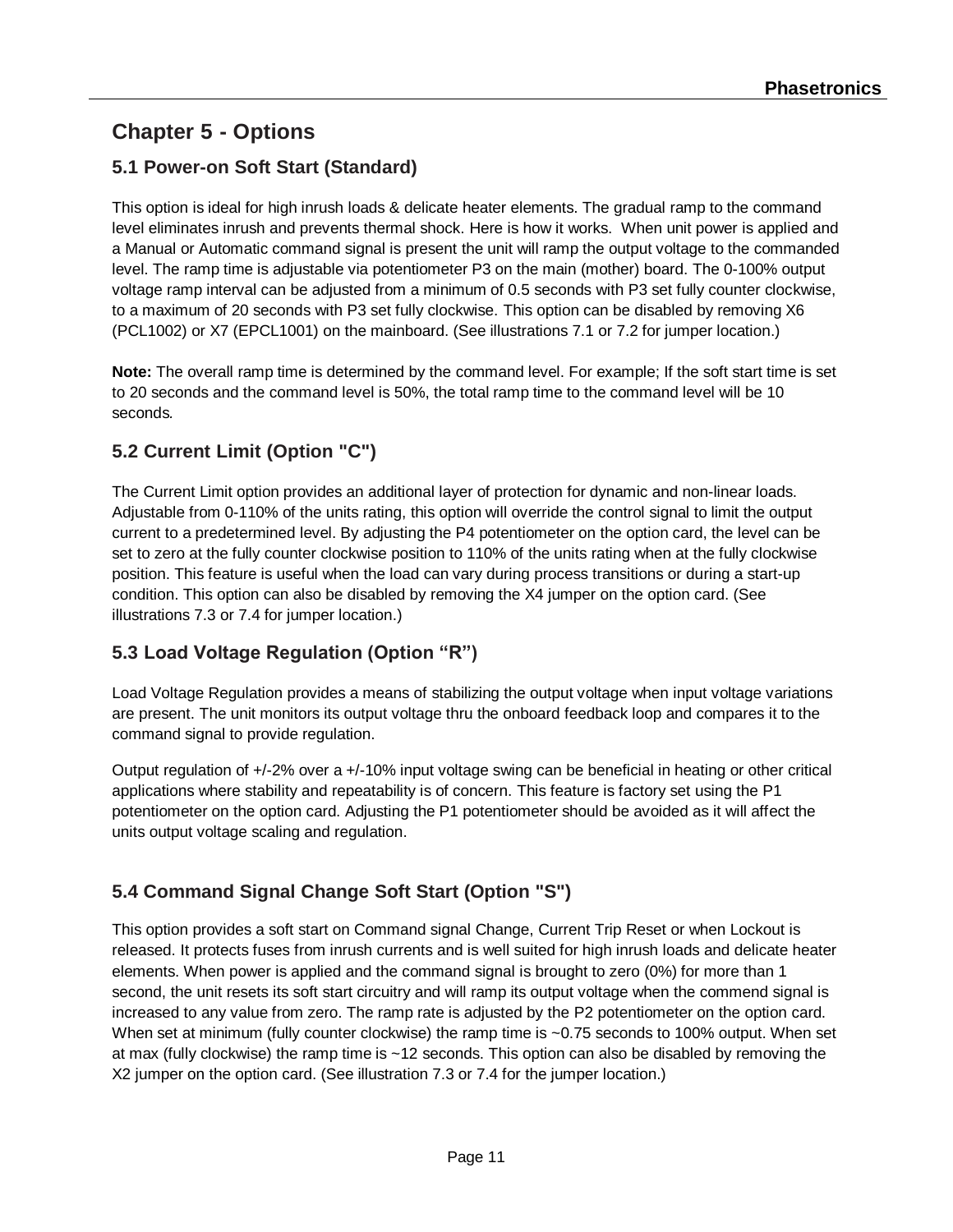## **5.5 Current Trip (Option "T")**

The Current Trip option is over current protection that when activated will shut off the units current flow in 1/2 cycle of line power or less. Its peak current detector will initiate a shutdown sequence the instant any current exceeds the current trip threshold set by potentiometer P3. The adjustment range is 50% to 200% of unit rated current when going from fully counter clockwise to fully clockwise. The Current Trip is a latched trip and requires a manual reset via a normally closed dry contact connected to TB1. Current transformer is included as standard. This option can be disabled by removing jumper X3 on the option card. (See illustrations 7.3 or 7.4 for Trip Reset terminal block and jumper location.)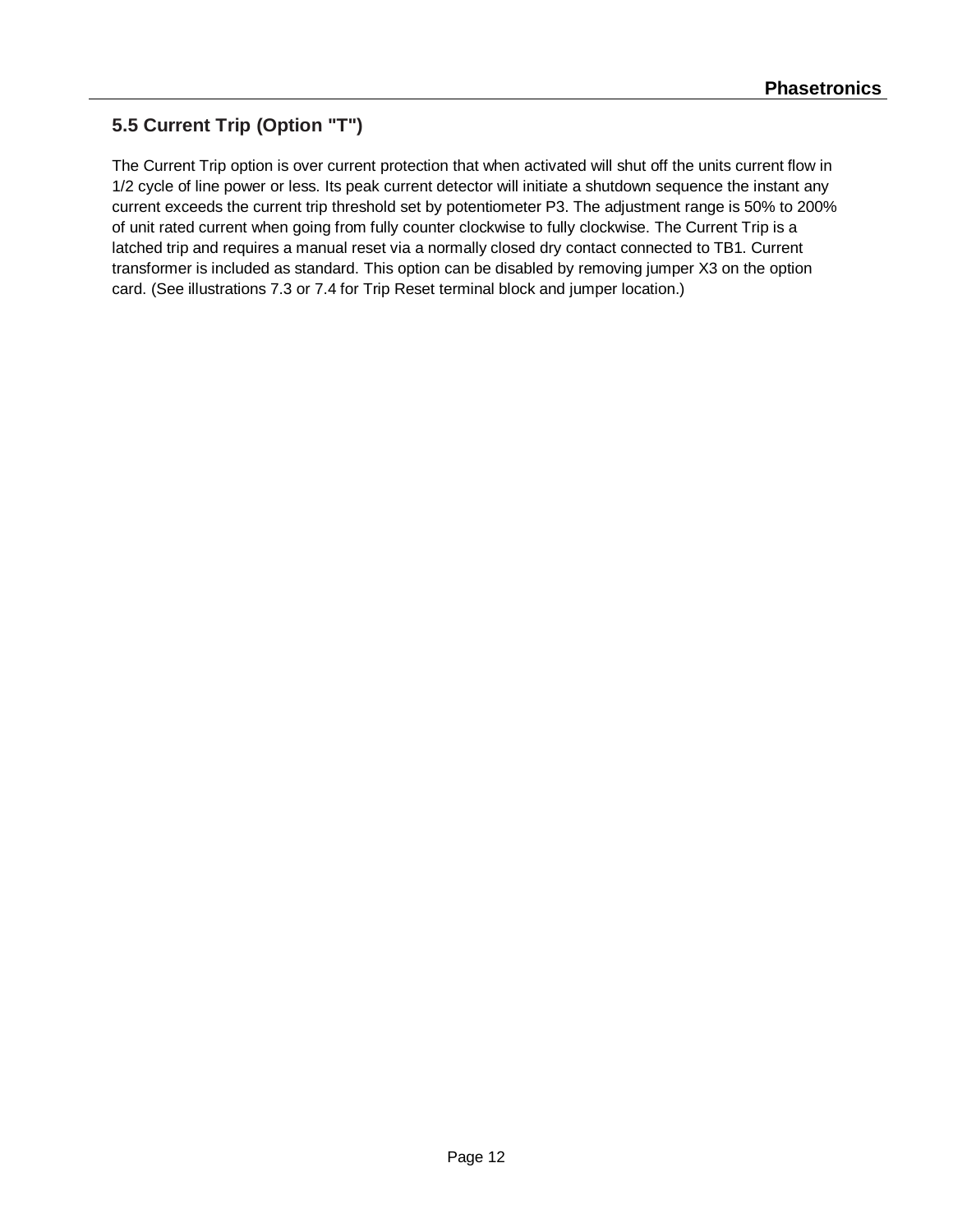## **Chapter 6 - Start-up**



**WARNING! High Voltage present qualified personal only.**

#### **Equipment Required:**

- Digital Volt Meter
- Clamp on Current Meter
- Appropriately Rated Personal Protection Equipment
- Non-metallic small flat blade screwdriver

#### **6.1 Manual Control**

The following procedure is used for manual control start-up of the **EP1 Series** Control.

- 1. If the unit has an automatic control signal connected, set it to zero or disconnect it.
- 2. If the unit has the current limit or current trip options, consider setting their adjustment potentiometers P3 and P4 to fully clockwise setting to ensure they do not interfere with the start up.
- 3. Set the digital meter to resistance and verify the manual pot is set to minimum by measuring the resistance between terminals TB2-3 and TB2-6 on the main board. It should read less than1Ω. If not, verify the manual pot connections before proceeding.
- 4. Place the Clamp on current meter over the cables connected to the T1 (Load) terminal on the unit.
- 5. Set the digital volt meter to AC volts and connect it to the T1 output terminal and the L2 connection on the main board or option card if present.
- 6. Energize the main power and verify there is no current or voltage output.
- 7. Slowly rotate the manual pot clockwise while monitoring the voltage and current. The units output should begin to gradually rise as the manual pot is turned.
- 8. Continue to turn the manual pot until it is at maximum.
- 9. Verify the units output voltage and current are at maximum.
- 10. Slowly reduce the manual pot to zero and verify the units output followed.
- 11. Remove the units power and disconnect the current and volt meters.
- 12. The unit is now ready to put into manual control service.

**Note:** If the unit is connected for manual control only and optional current limit is provided, proceed to current limit start-up procedure (Section 6.3). If operating under manual control only, you have completed start-up.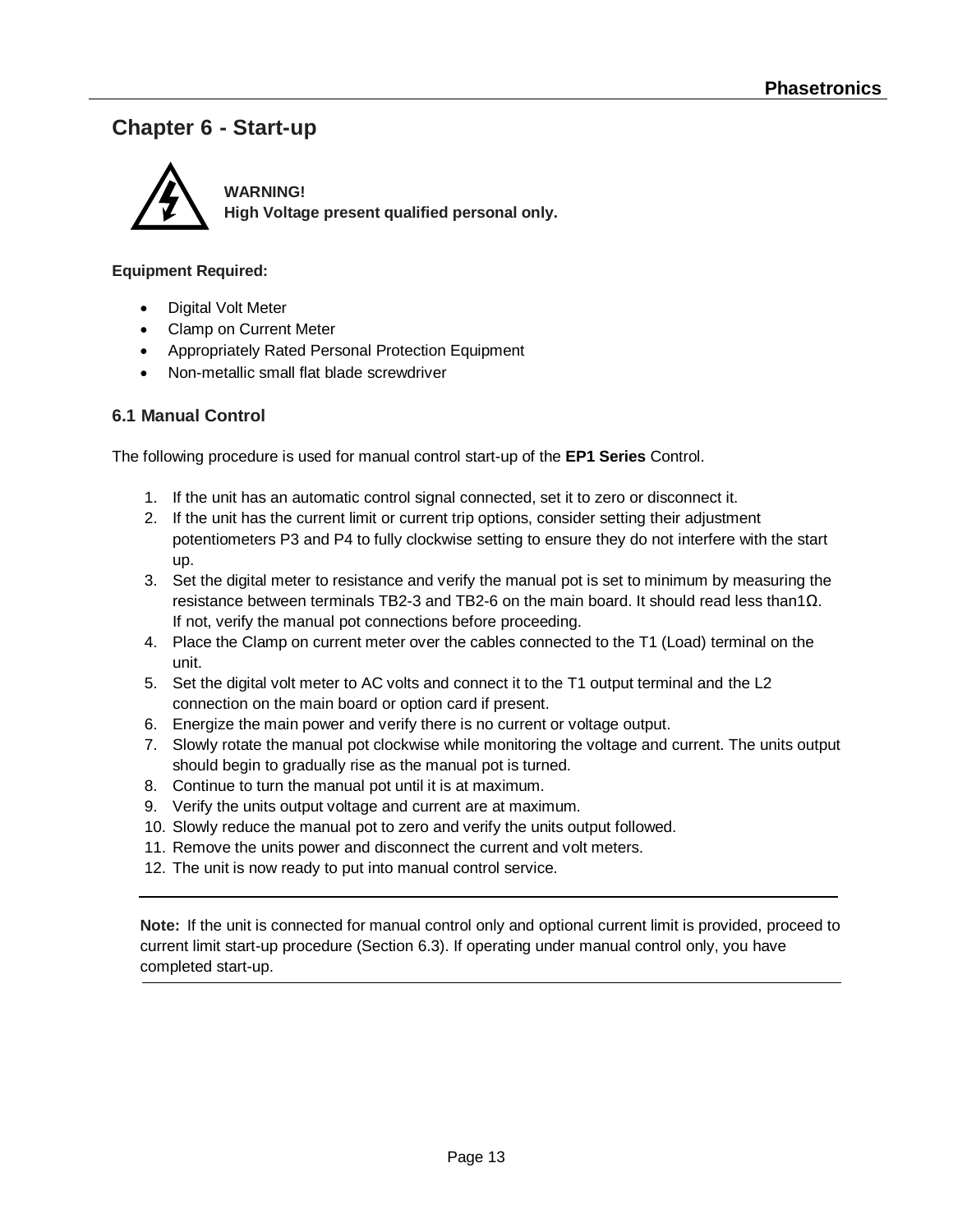## **6.2 Automatic Control**

The following procedure is used for automatic control start-up of the **EP1 Series** Control.

- 1. Offset and Gain adjustments for Automatic signals are factory set for the 4-20ma input configuration. If you are using a 4-20ma control signal, try the factory settings before making any adjustments.
- 2. If the unit has the current limit or current trip options, consider setting the adjustment potentiometers P3 and P4 to fully clockwise setting to ensure they do not interfere with the start up.
- 3. If you are using a 4-20ma automatic signal proceed to step 6.
- 4. If you are using a 0-5 or 0-10vdc automatic signal, refer to section 7.1 or 7.2 for the necessary jumper configuration for your signal.
- 5. Remove the jumper from the 4-20ma selection and place it on the selection that matches your automatic signal.
- 6. Place the current meter around the T1 output lead from the unit.
- 7. Set the digital volt meter to AC volts and connect it to the T1 output terminal and the L2 connection on the main board or option card if present.
- *8.* Energize the unit and verify there is no output voltage or current.
- 9. If you are using a 0-5 or 0-10vdc automatic signal, "re-zero" the unit output by adjusting the Offset pot slowly counter clockwise to decrease the offset value until the unit starts to output voltage; then back clockwise until the output drops back to its minimum value.
- 10. Increase the automatic signal gradually to 100% (Max), verify the unit output voltage and current increase and follow the command signal level.
- 11. Verify the units output voltage and current are at maximum.
- 12. Slowly reduce the automatic signal to minimum and verify the units output followed.
- 13. Remove the units power and disconnect the current and volt meters.
- 14. The unit is now ready to put into automatic control service.

## **6.3 Current Limit (Option "C") Start-up**

This section assumes the regular start up in sections 6.1 and/or 6.2 have been successfully completed and the current/volt meters are still connected.

- 1. Verify the Current Limit potentiometer P4 is set fully clockwise (Maximum)
- 2. Energize the unit.
- 3. Increase the manual pot or automatic control signals to maximum.
- 4. Verify the units output is at maximum.
- 5. Monitor the Voltage and Current meters and simultaneously turn the current limit pot counter clockwise (decrease) until the units output begins to decrease.
- 6. Continue to turn the current limit adjustment counter clockwise until the desired current limit point is reached. This will establish the maximum current limit value.
- 7. If the unit is required to output full voltage, slowly increase the current limit pot until the units voltage output reaches maximum again. This will set the current limit point above the full voltage output value.
- 8. Swing the command signal down to minimum and then back up to maximum while monitoring the output voltage and current.
- 9. Verify the current limit value is correct and the unit performs as needed.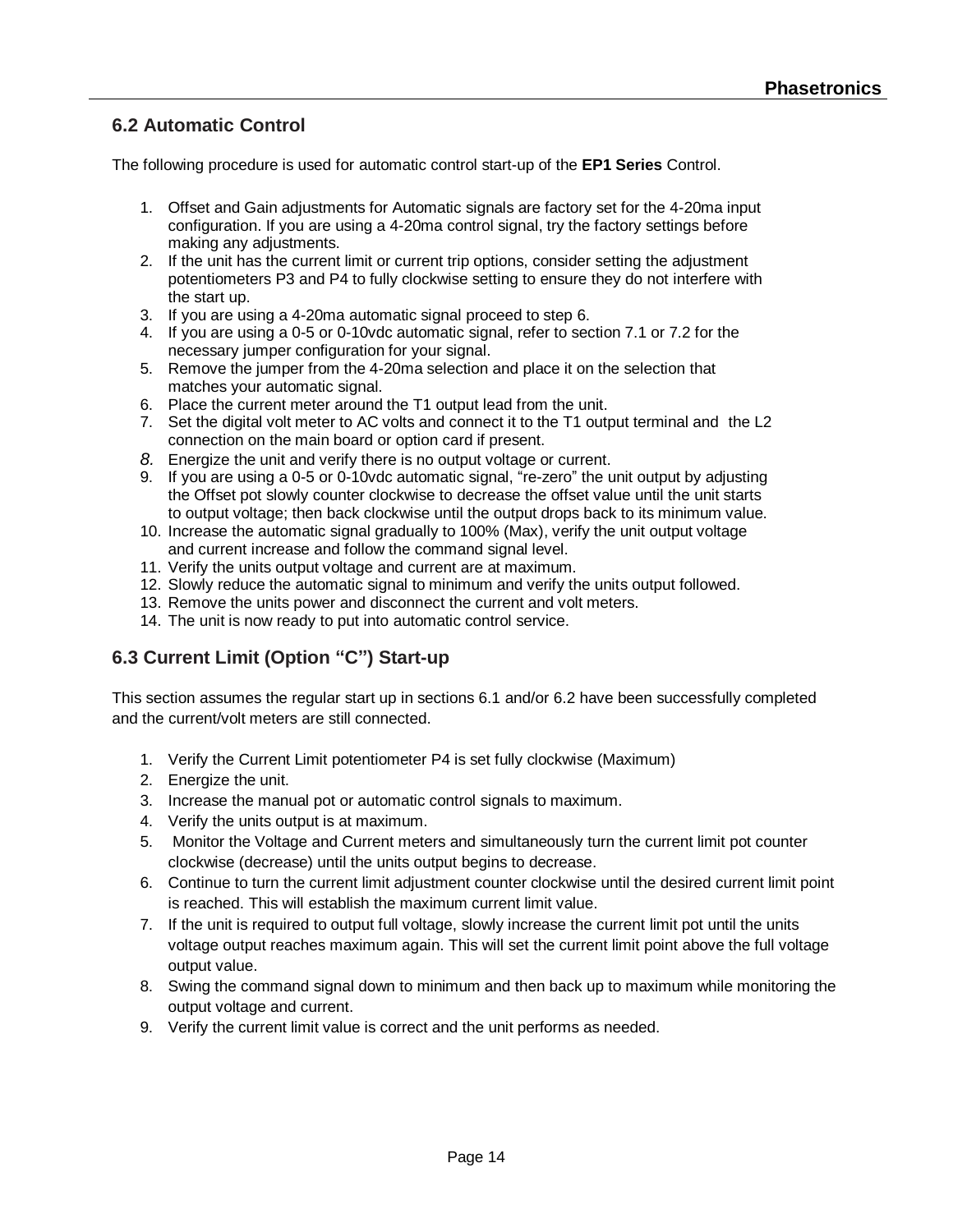## **6.4 Current Trip (Option "T") Start-up**

This section assumes the regular start up in sections 6.1 and/or 6.2 have been successfully completed and the current/volt meters are still connected.

- 1. Connect a normally closed dry contact to TB1 pins 1 & 2 on the option card.
- 2. Verify the Current Trip potentiometer P3 is set fully clockwise (Maximum)
- 3. Energize the unit.
- 4. Increase the manual pot or automatic control signals to maximum.
- 5. Verify the units output is at maximum.
- 6. Monitor the Voltage and Current meters and simultaneously turn the Current Trip Pot (P3) counter clockwise (decrease) until the units output abruptly drops to zero.
- 7. Verify the RED Current Trip LED is lit.
- 8. Decrease the command signal to minimum.
- 9. Momentarily press the normally closed Trip Reset button connected to TB1 on the option card.
- 10. Verify the Red Current Trip LED is now out.
- 11. Increase the command signal again to maximum. If the unit trips again, increase the Current Trip adjustment slightly and repeat the Reset process until the unit can reach full output.

**NOTE:** If Option "S" is not installed and a Current Trip is reset with the command signal present, the unit will come on at the command signal level without a soft start. Option "S" is recommended when using Option "T" to facilitate a controlled ramp back to the desired output power level.

## **6.5 Command Signal Change Soft Start (Option "S") Start-up**

This section assumes the regular start up in sections 6.1 and/or 6.2 have been successfully completed and the current/volt meters are still connected.

- 1. Preset the Option "S" potentiometer P2 on the option card to the mid-scale.
- 2. Energize the unit.
- 3. Increase the command signal to maximum.
- 4. Verify the units output voltage and current has reached maximum.
- 5. Decrease the command signal to zero and verify the yellow soft start LED is lit.
- 6. Step the command voltage from 0 to 100% and monitor the output voltage.
- 7. Verify the output voltage gradually increases and the yellow soft start LED slowly goes out.
- 8. Adjust the Soft Start pot P2 clockwise to increase ramp time or counter clockwise to decrease ramp time as needed.
- 9. Repeat steps 5 9 until the Option S soft start is set to the desired time.

### **6.6 Load Voltage Regulations (Option "R")**

1. Option R is factory calibrated and does not require field start up adjustments.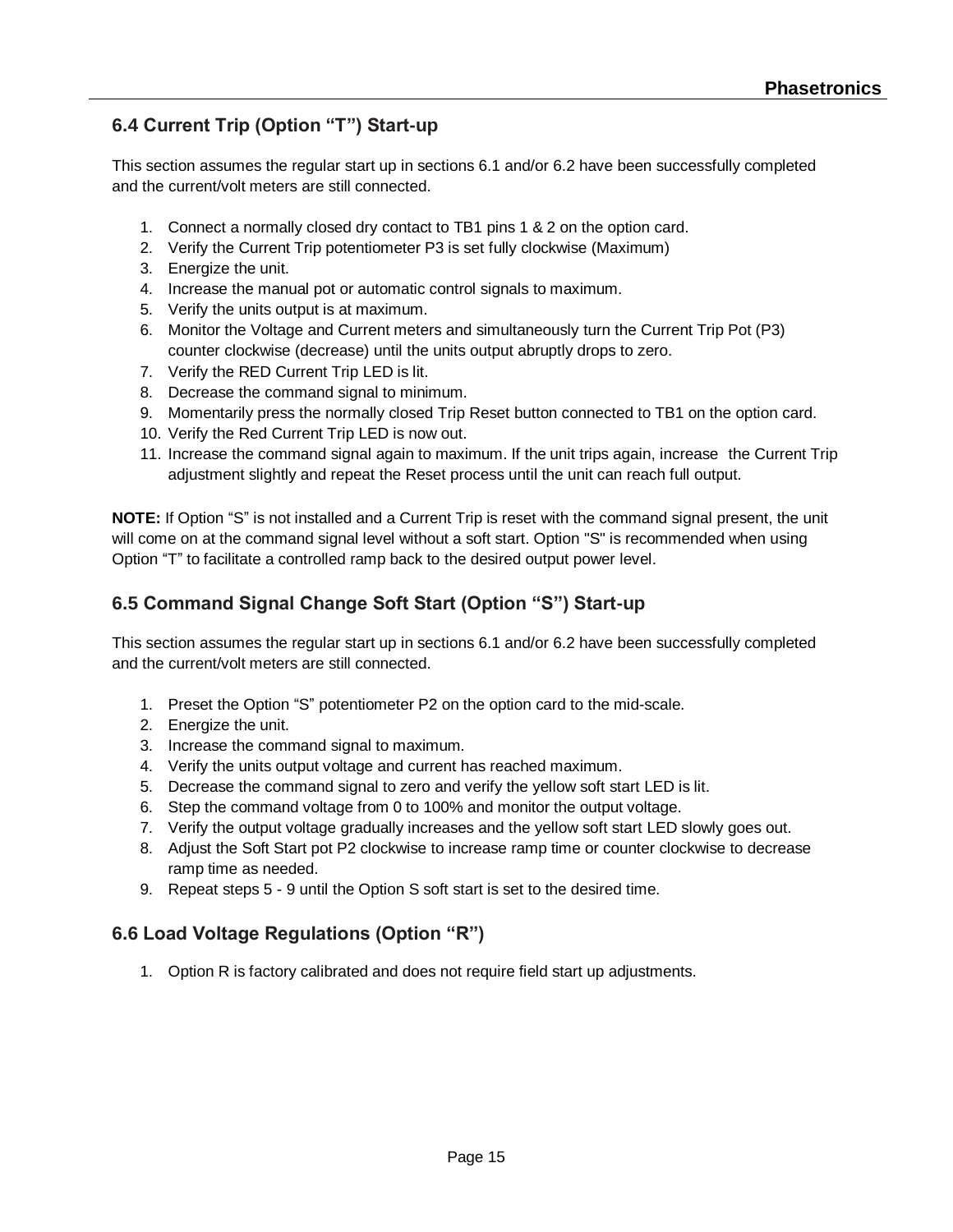## **Chapter 7 - Diagrams**

## **7.1 - Main Logic Board for EP1 Series (10 thru 50 Amp Units) - EPCL1001**

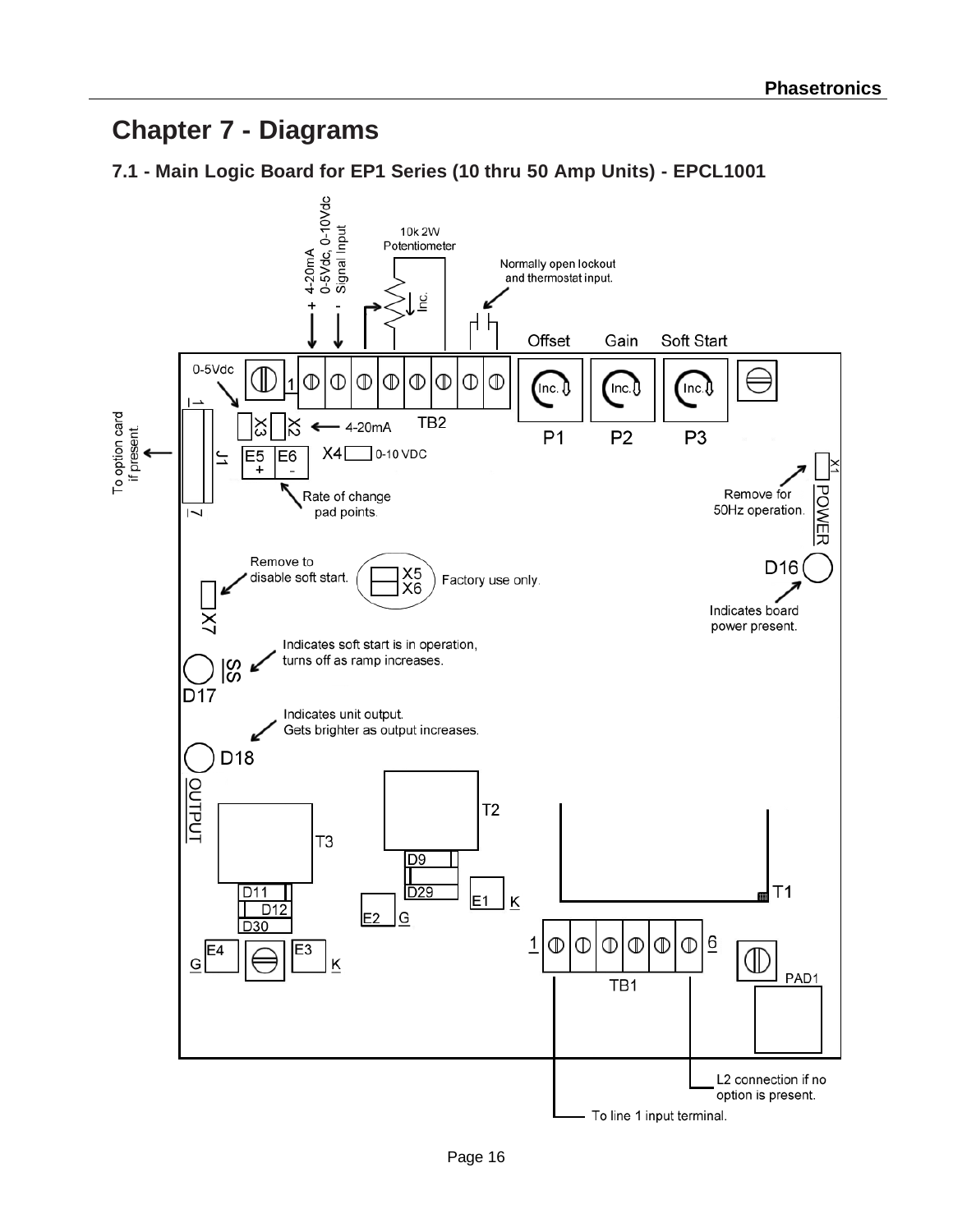

**Note:** 380, 575 volt units are not dual connectable.415 volts is dual connectable (208/415).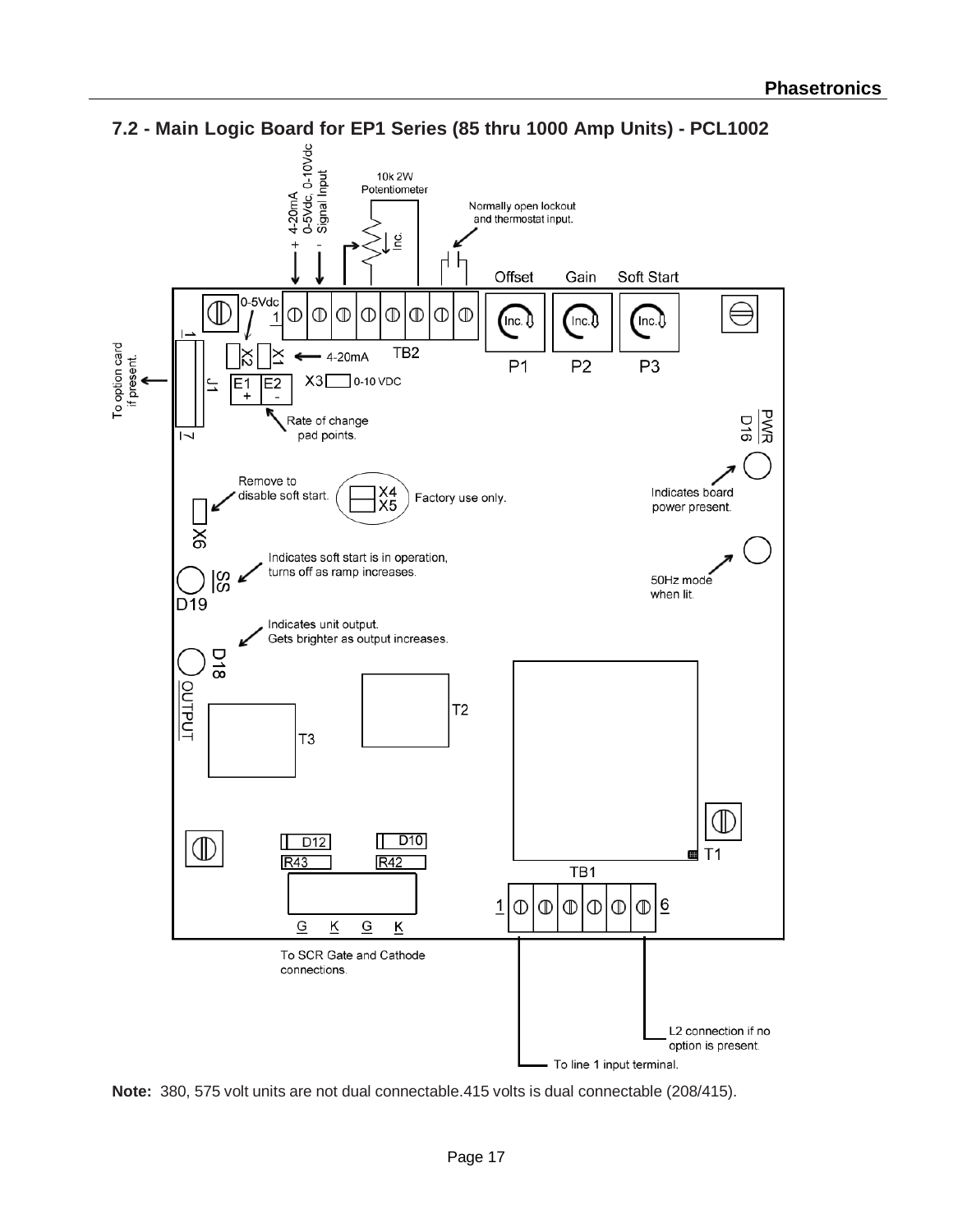

## **7.3 - EP1 Series Option Board (10 thru 50 Amp Units) – PCM1600**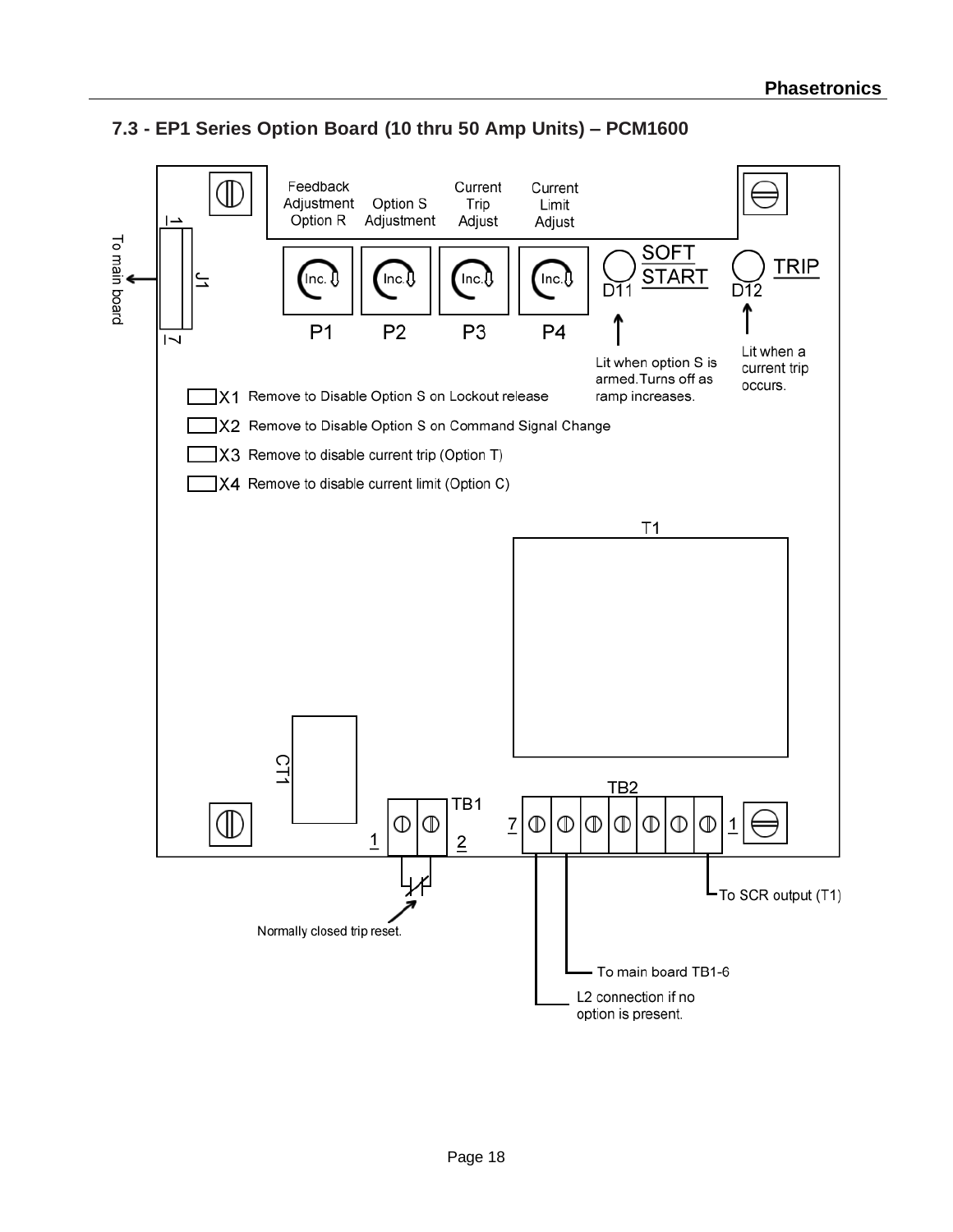

### **7.4 - EP1 Series Option Board (85 thru 1000 Amp Units) – PCM1603**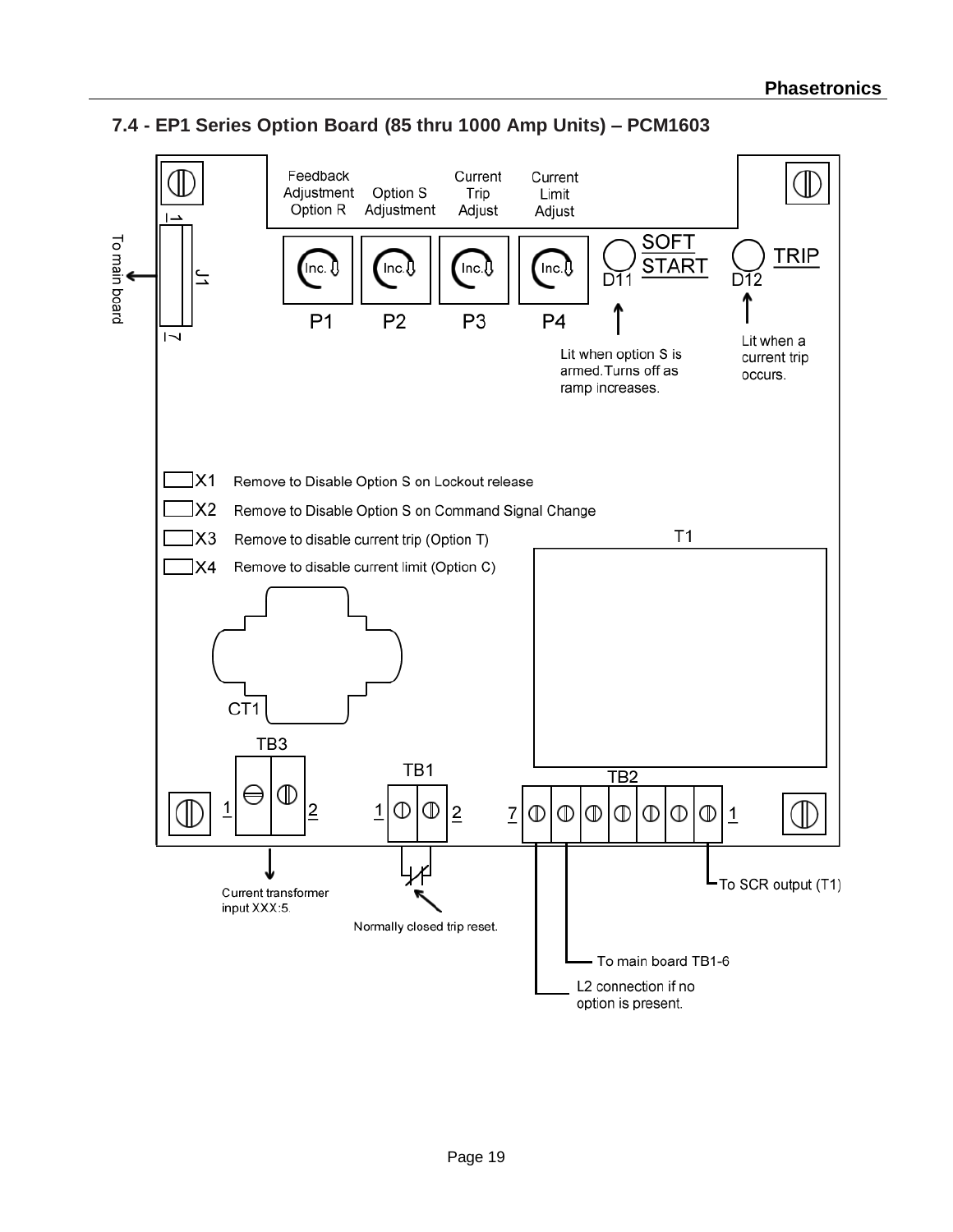## **Chapter 8 - Troubleshooting**

## **8.1-SCR Testing Procedures**



#### **WARNING**

**Remove all power sources from the unit! Disconnect load and line leads. Observe all lock out / tag out practices.**

**Equipment required:** Digital Volt / Ohm meter

#### **8.1.1 Anode to Cathode Measurement**

- 1. Remove line power from the unit and lock out.
- 2. Disconnect the line and load leads.
- 3. Set the Volt/Ohm meter to ohms.
- 4. Connect the Red lead to the L1 power Lug on the unit.
- 5. Connect the Black lead to the T1 output lead of the unit.
- 6. Compare readings to the values in the table below.

| + Lead   | - Lead | Good                 | <b>Consult Factory</b> |
|----------|--------|----------------------|------------------------|
| $L1$ Lug | T1 Lug | Greater than 10k ohm | Less than 10k ohm      |

#### **8.1.2 Gate to Cathode Measurements**

Phasetronics uses two possible configurations. The first is a 4 color scheme coded Black, Yellow, Gray, White. The second is coded Red, White and Red White.

- 1. Using the Ohm meter, measure the resistance between the Black/Yellow pair.
- 2. Using the Ohm meter, measure the resistance between the Gray/White pair.
- 3. For units with two sets of Red/White wires, ohm each pair separately.
- 4. Compare your readings to the table below.

| For wire that is color coded black, yellow, gray and white |        |                      |                                    |  |  |
|------------------------------------------------------------|--------|----------------------|------------------------------------|--|--|
| + Lead                                                     | - Lead | Good                 | <b>Bad</b>                         |  |  |
| <b>Black</b>                                               | Yellow | Between 5 and 32 ohm | Less than 5 or greater than 32 ohm |  |  |
| White<br>Gray                                              |        | Between 5 and 32 ohm | Less than 5 or greater than 32 ohm |  |  |
| For wire that is color coded red, white, red and white     |        |                      |                                    |  |  |
| + Lead                                                     | - Lead | Good                 | Bad                                |  |  |
| Red                                                        | White  | Between 5 and 32 ohm | Less than 5 or greater than 32 ohm |  |  |
| Between 5 and 32 ohm<br>White<br>Red                       |        |                      | Less than 5 or greater than 32 ohm |  |  |

#### **Figure 7**

**Note:** If any of the above readings are out of specification, the SCR may need to be replaced. Contact the factory for technical support or a return material request.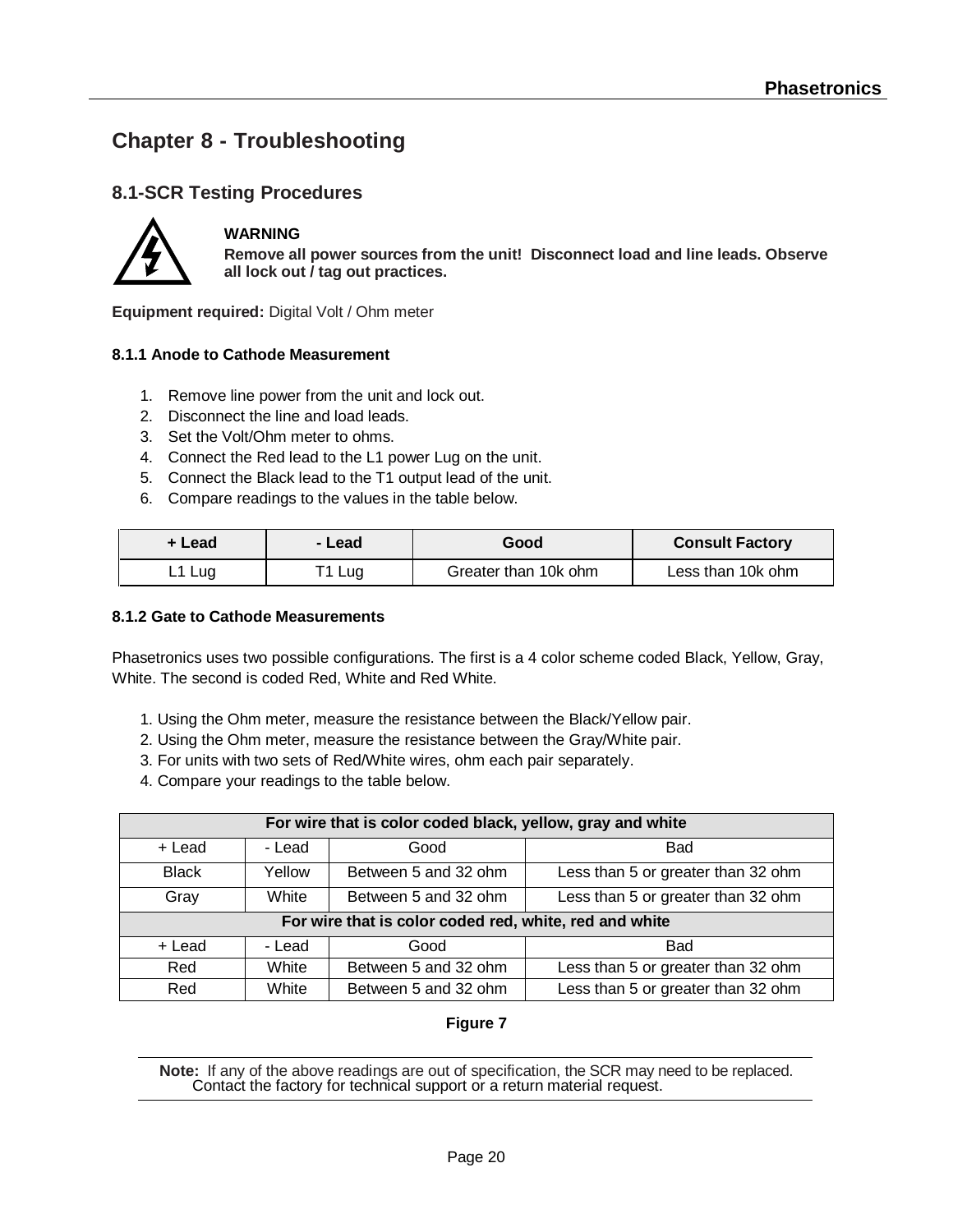## **8.2 - Replacing Printed Circuit Boards**

The printed circuit boards are not intended to be field repaired. If a board is found to be faulty the entire board should be replaced. Note: 10-50A units require soldering to disconnect and reconnect the SCR Gate/Cathode leads. *Persons not adequately trained to solder should not be allowed to change the PCB.*

The 85 thru 1000A units use a plug connection method for the SCR leads and are easily changed.



#### **WARNING**

**Remove all power sources from the unit! Disconnect load and line leads. Observe all lock out / tag out practices.**

**Important!** Use ESD Precautions any time you replace circuit boards.

- 1. Remove all power sources and lock out.
- 2. Units 85-1000A: Unplug the orange connector at the J1 location.
- 3. Units 10-50A: Using diagonal cutters cut the SCR gate/Cathode leads about 1/4 inch under the board leaving a small bit of insulation. This will provide fresh wire for the install and leave color coded stubs in the defective board for lead identification purposes.
- 4. Tag all control wires and remove from their terminal blocks
- 5. Document all Potentiometer settings and jumper configurations.
- 6. Using a Philips Screwdriver, remove all the PCB mounting screws.
- 7. Remove the defective PCB assembly.
- 8. Units 10-50A: Strip 1/4 inch from each SCR lead to prepare for soldering.
- 9. Units 10-50A: Insert each SCR lead into the correct hole by color code and solder.
- 10. Mount the new PCB assembly.
- 11. Re-install the mounting screws.
- 12. Re-install all control wires disconnected earlier.
- 13. Configure all Potentiometer & Jumpers to the same position/location as the old PCB.
- 14. Units 85-1000A: Plug in the Orange connector disconnected earlier.
- 15. Inspect all work and clean area of tools before applying power to test.

### **8.3 Replacing SCR Devices**

The SCRs utilized in the **EP1 series** are not field serviceable. If by using the procedures in section 8.1 you have determined there is a failed SCR, please consult the Phasetronics Return Material Department for a return Material Authorization Request Form or a factory authorized repair center for assistance.

### **8.4 Calibration Procedures**

All EP1 units are factory calibrated for 0 to 100% proportional control. The following procedures can be used to restore the factory alignment if you encounter a situation where all the potentiometers on the EP1 have been misadjusted due to field calibration attempts and normal control of the unit has been lost.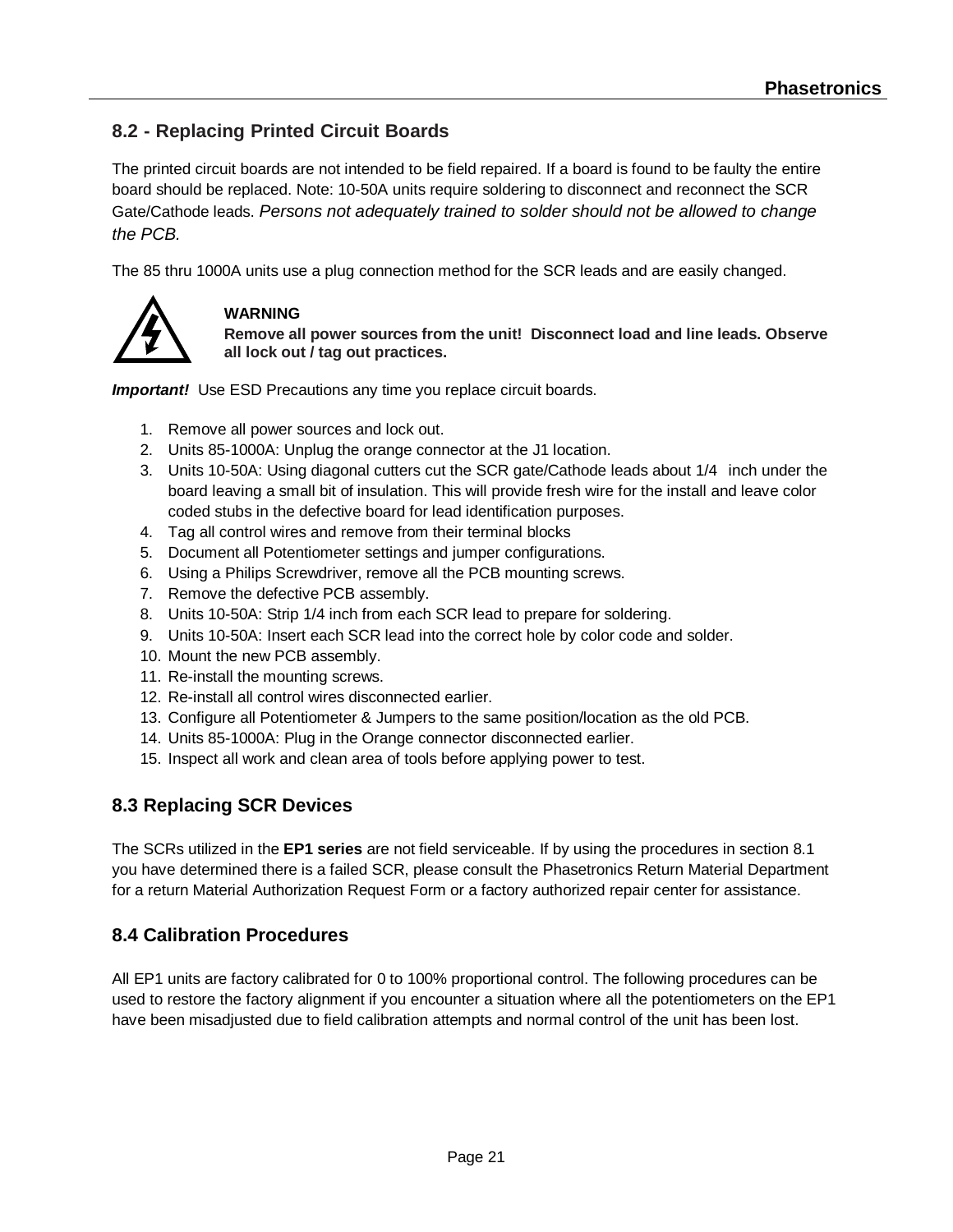#### **Equipment and Items required:**

- 1. Digital Volt/Ohm Meter
- 2. Linear Resistance Taper Potentiometer 10K ohm, 2 watt
- 3. Automatic signal Generator
	- A: 4-20MA
	- B: 0-5vdc
	- C: 0-10vdc
- 4. Small Flat Blade Screw Driver.
- 5. Dummy load capable of the units rated voltage.

**Example:** Use 4pcs 100W, 120v incandescent lamps in series for a 480v unit or 2 in series for a 208- 240v unit. Lamps are preferred to provide visual confirmation but are not mandatory. Any resistive load that is capable of the units voltage is acceptable.

#### **8.4.1 Basic Calibration** (No options)

- 1. For units 10-50A, verify the PCB jumpers are configured as follows.
	- a) X1 on for 60Hz operation
	- b) X1 off for 50Hz operation
	- c) X2 on for 4-20ma, or X3 on for 0-5vdc or X4 on for 0-10vdc automatic signal.
	- d) X5 open, X6 on and X7 on.
- 2. For units 85-1000A, verify the PCB jumpers are configured as follows.
	- a) X1 on for 4-20ma, or X2 on for 0-5vdc or X3 on for 0-10vdc automatic signal.
	- b) X4 open, X5 on and X6 on.
- 3. Connect the line power and dummy load per section 4.1
- 4. Connect the manual potentiometer and automatic control signal per section 4.2.
- 5. Verify the manual pot and automatic signal are at minimum.
- 6. Preset P1 and P3 to center position. Preset P2 fully counter clockwise
- 7. Set the digital volt meter to AC volts and connect it to the T1 and L2 terminals.
- 8. Energize the unit
- 9. Adjust the "Offset" pot P1 fully counter clockwise and verify the unit has output.
- 10. Monitor the output voltage and adjust the P1 Offset pot slowly clockwise to decrease the units output voltage to its minimum value.
- 11. Slowly increase the manual pot to max and verify the unit output follows the command.
- 12. Slowly decrease the manual pot to minimum.
- 13. Increase the automatic signal to maximum.
- 14. Slowly Adjust the P2 Gain pot clockwise to increase the units output to maximum.
- 15. Decrease the automatic signal to 90% and verify the output voltage dropped as well.
- 16. Decrease the automatic signal to zero (0%)
- 17. Verify the units output voltage is again at the minimum level.
- 18. If needed adjust the offset pot P1 accordingly to "re-zero" the units output.
- 19. Monitor the output voltage and verify the manual pot has correct control by spanning it from minimum to maximum and back to minimum.
- 20. Monitor the output voltage and verify the automatic signal has correct control by spanning it from minimum to maximum and back to minimum.
- 21. Adjust the manual pot to maximum.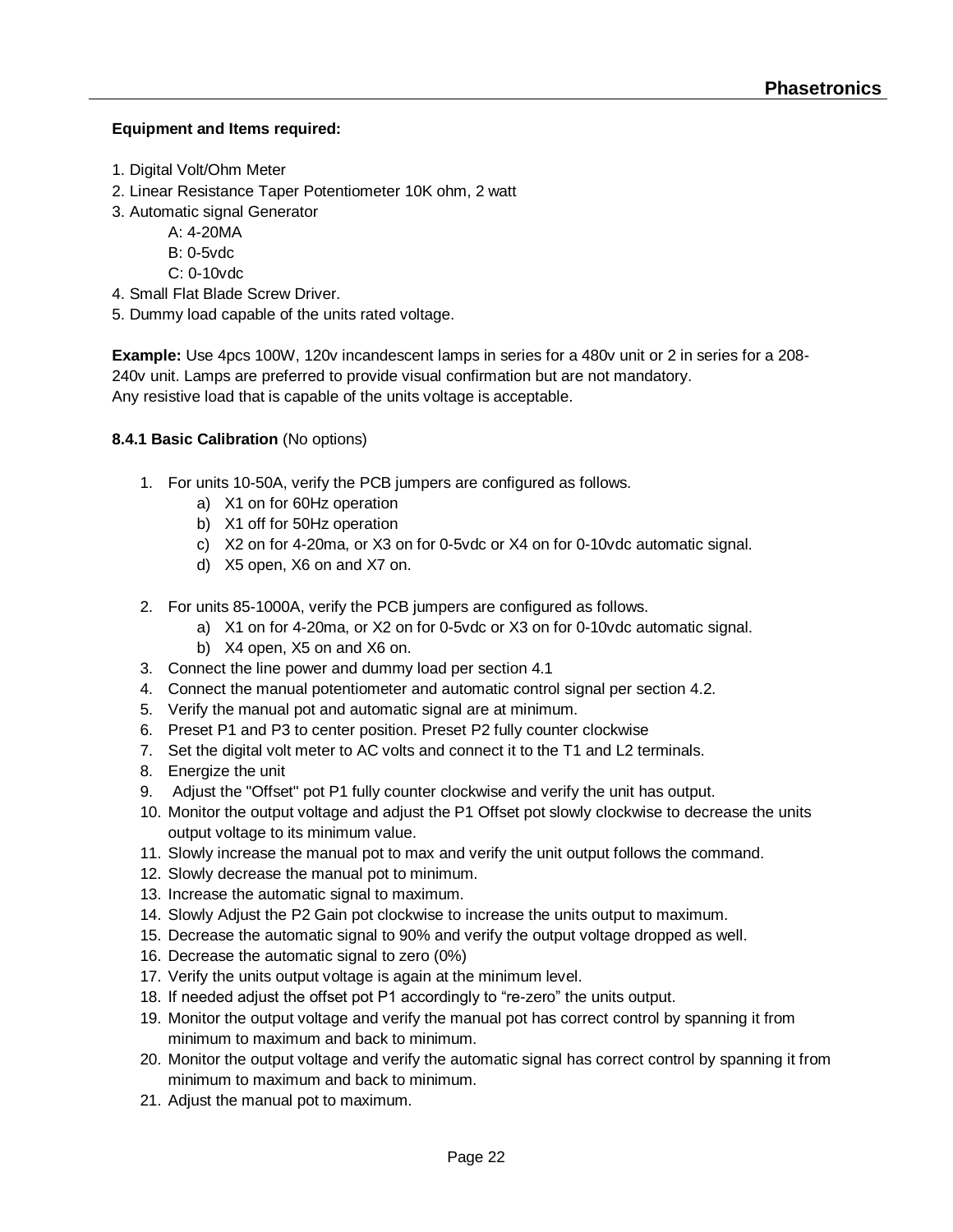- 22. Remove power from the unit and wait 5 seconds.
- 23. Apply power and verify the soft start is ramping-up the output voltage.
- 24. Remove power and adjust P3 clockwise to increase, or counter clockwise to decrease the soft start ramp time as needed.
- 25. Repeat steps 22 thru 24 as needed to dial in the desired Power On Soft Start Time.
- 26. Reduce all command signals to minimum and remove power from the unit.
- 27. Disconnect all control signals and metering devices.
- 28. The basic unit is now calibrated.
- 29. End Procedure

#### **8.4.2 Calibration with Option "R"**

- 1. For units 10-50A, verify the PCB jumpers are configured as follows.
	- a) X1 on for 60Hz operation
	- b) X1 off for 50Hz operation
	- c) X2 on for 4-20ma, or X3 on for 0-5vdc or X4 on for 0-10vdc automatic signal.
	- d) X5 on, X6 open and X7 on.
- 2. For units 85-1000A, verify the PCB jumpers are configured as follows.
	- a) X1 on for 4-20ma, or X2 on for 0-5vdc or X3 on for 0-10vdc automatic signal.
	- b) X4 on, X5 open and X6 on.
- 3. Connect the line power and dummy load per section 4.1
- 4. Connect the manual potentiometer and Automatic control signal per section 4.2.
- 5. Verify the manual pot and automatic signal are at minimum.
- 6. Preset main board pots P1 and P3 center position, P2 fully counter clockwise.
- 7. Preset the option board Feedback adjustment pot P1 fully clockwise.
- 8. Set the digital volt meter to AC volts and connect it to the T1 and L2 terminals.
- 9. Energize the unit
- 10. Adjust the main board pot P1, fully counter clockwise and verify the unit has output.
- 11. Monitor the output voltage and adjust the P1 Offset pot slowly clockwise to decrease the units output voltage to its minimum value.
- 12. Slowly increase the manual pot to max and verify the unit increases as command increases.
- 13. Monitor the output voltage and adjust the option board pot P1 counter clockwise to increase the unit output to maximum.
- 14. Slowly decrease the manual pot to minimum.
- 15. Adjust the main board pot P1 as needed to "re-zero" the units output again.
- 16. Increase the manual pot to max and verify the unit output follows the command.
- 17. Adjust the option board pot P1 as needed to set the units maximum output voltage.
- 18. Decrease the manual pot about 10% and verify the unit output decreased as well to ensure the feedback pot is properly adjusted.
- 19. Decrease the manual pot to minimum.
- 20. Increase the automatic signal to maximum.
- 21. Slowly Adjust the P2 Gain pot clockwise to increase the units output to maximum.
- 22. Decrease the automatic signal to 90% and verify the output voltage dropped as well.
- 23. Decrease the automatic signal to zero (0%)
- 24. Verify the units output voltage is again at the minimum level.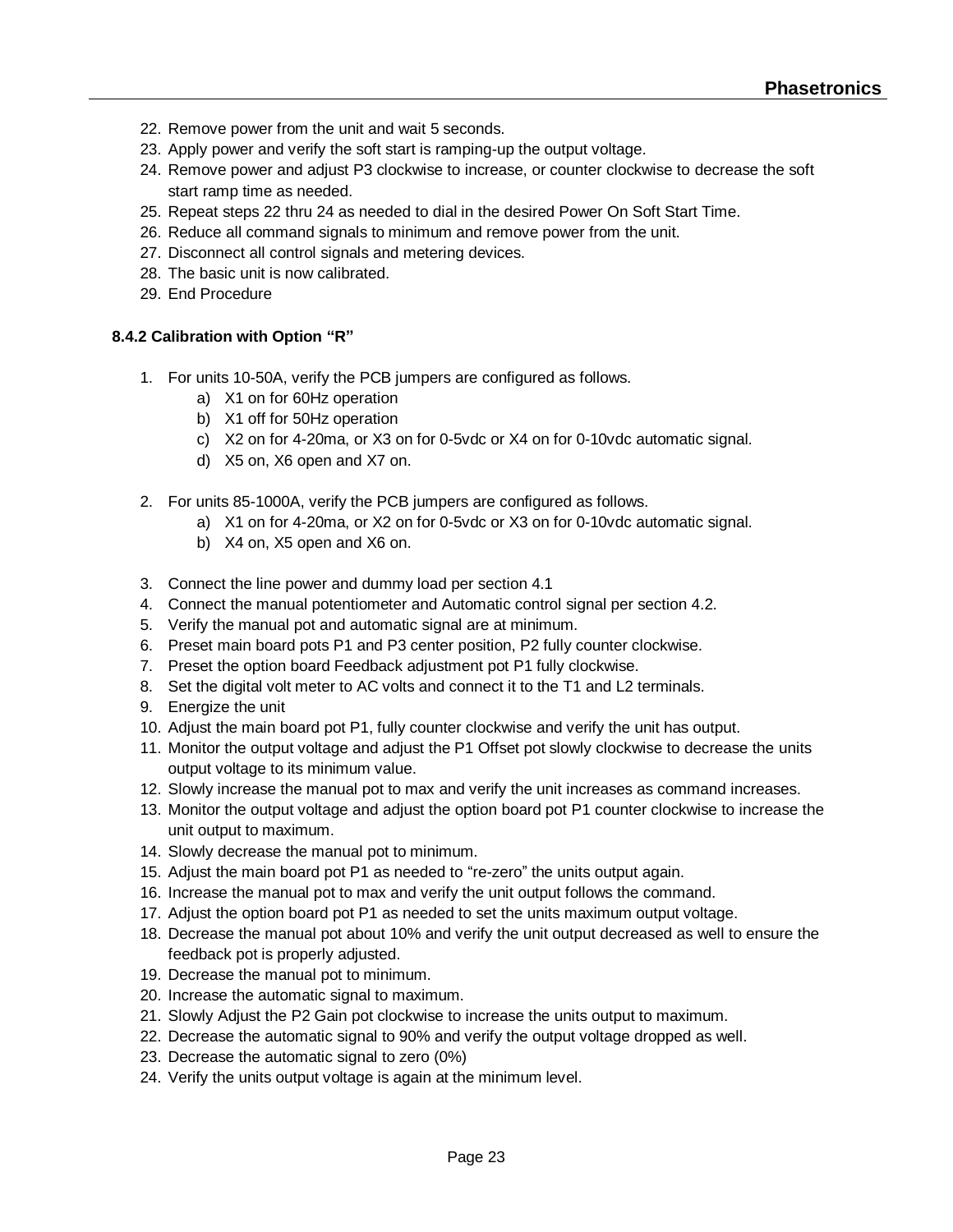- 25. If needed adjust the offset pot P1 accordingly to "re-zero" the units output.
- 26. Monitor the output voltage and verify the manual pot has correct control by spanning it from minimum to maximum and back to minimum.
- 27. Monitor the output voltage and verify the automatic signal has correct control by spanning it form minimum to maximum and back to minimum.
- 28. Adjust the manual pot to maximum.
- 29. Remove power from the unit and wait 5 seconds.
- 30. Apply power and verify the soft start is ramping up the output voltage.
- 31. Remove power and adjust P3 clockwise to increase, or counter clockwise to decrease the soft start ramp time as needed.
- 32. Repeat steps 29 thru 31 as needed to dial in the desired Power On Soft Start Time.
- 33. Reduce all command signals to minimum and remove power from the unit.
- 34. Disconnect all control signals and metering devices.
- 35. The basic unit is now calibrated.
- 36. End Procedure